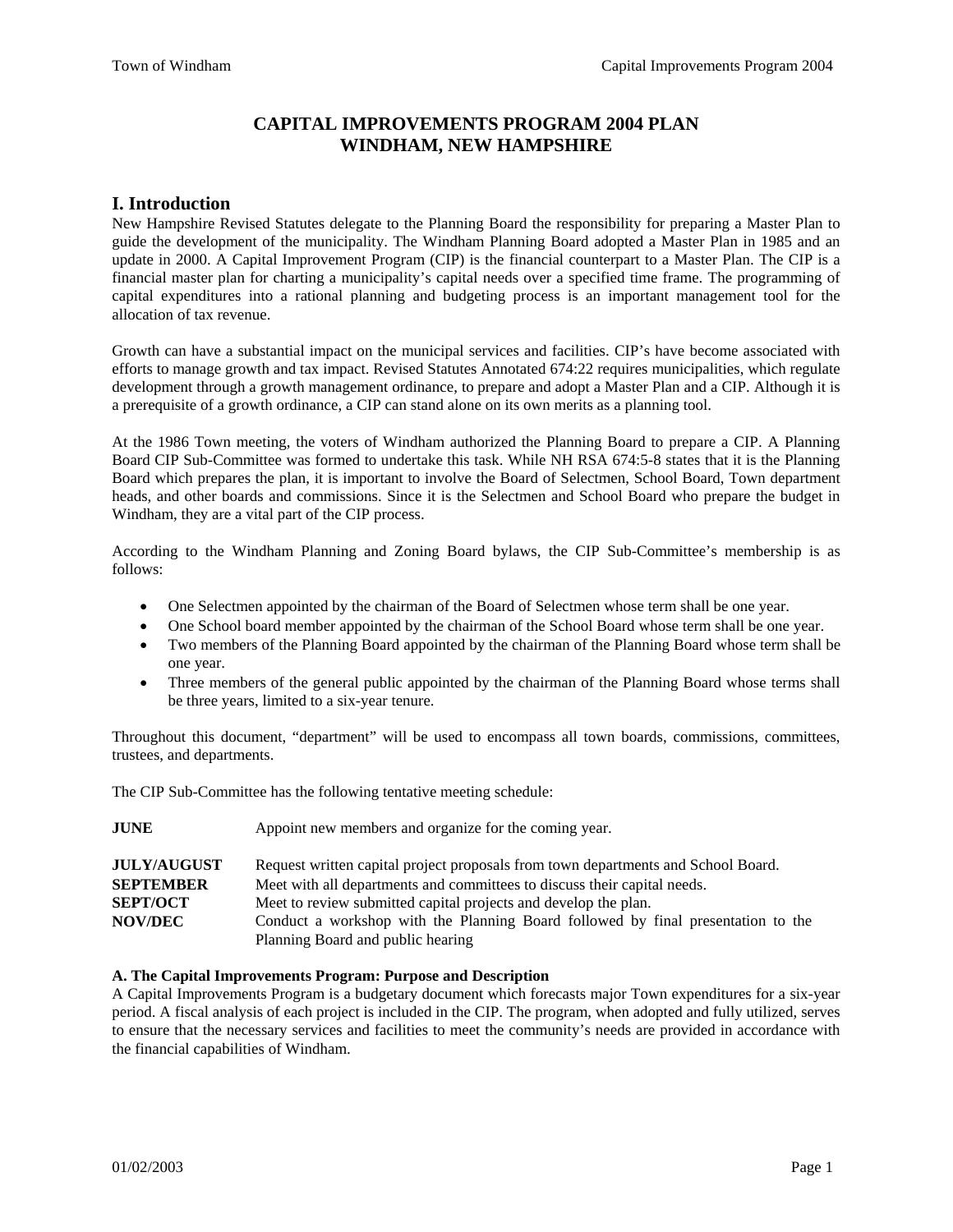For the purpose of this document, a capital improvement is defined as a major expenditure (usually non-recurring) for public facilities costing more than \$50,000. CIP expenditures are considered beyond the scope of normal annual operating or maintenance expenses. Included are:

- Land acquisition for public purpose
- New buildings or additions
- Vehicles and other machinery with a useful life of greater than five years
- Major building or facility renovations with a useful life of greater than ten years
- Road renovations resulting in long-term improvement in road capacity or conditions
- Special studies such as assessments or a Master Plan
- Studies or architectural plans costing more than \$50,000 for the above capital improvements

The CIP Sub-Committee will request detailed capital plans for evaluation during the planning year. Project requests are compiled into a spreadsheet to analyze the overall impact on the Town's tax rate. The CIP Sub-Committee will make recommendations as to which projects should be included in the Plan.

### **B. Advantages of a CIP**

A Capital Improvements Program offers many advantages:

- Stabilizes year-to-year variations in capital outlays
- Makes pre-emptive acquisitions more feasible and defensible (e.g., land for water supply, waste disposal, recreation)
- If used in conjunction with a pooled investment reserve fund, can offset a fraction of capital expenditures by reducing interest payments
- Enables the town to establish growth control measures (in conjunction with a master plan).
- Facilitates implementation of the master plan by scheduling proposed projects over a period of time. The program can eliminate duplication and a random approach to expenditures.
- Furnishes a total picture of the municipality's major needs, discourages piecemeal expenditures, and serves to coordinate the activities of various departments.
- Establishes priorities for projects on the basis of needs and cost, and permits anticipation of income and expenditures.
- Serves as a public information tool, explaining to the public the Town's plans for major expenditures.

The Planning Board and the CIP Sub-Committee together review the CIP and make desired revisions. After a public hearing is held, the Planning Board adopts the CIP. The Board of the Selectmen, the School Board, and the electorate, should adopt the first year of the CIP program as the capital budget. The capital budget, the school department's operating budget, and the town's operating budget together make up the total municipal budget for the year.

Once the CIP has been adopted, it is reviewed and updated annually by the Planning Board. This is especially important in years when voters at Town Meeting do not fund all proposed capital projects. The CIP recommendations for the upcoming year's budget are presented to the Selectmen and School Board for their consideration. Each annual update adds an additional year to the schedule, as the past year is dropped off, so that a six-year minimum program period is maintained.

When all capital projects are outlined for the upcoming six-year period, each department and board should monitor the effect of growth on their scheduled projects. In order to keep the department heads and boards informed, the Planning Board should ask them to review all development proposals to determine possible impacts on the CIP schedule. This process assists the Planning Board in determining the timeliness of the proposal and its impact.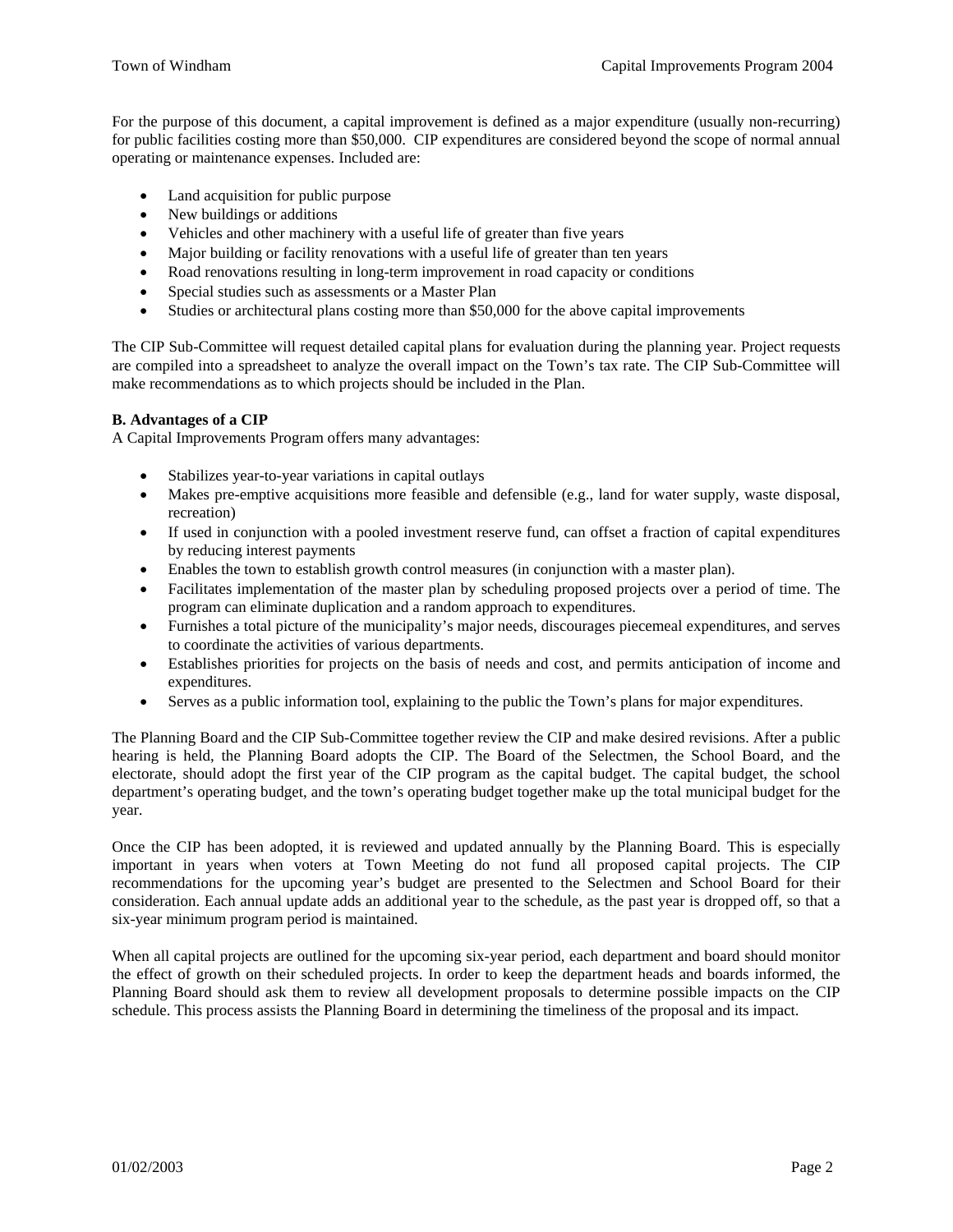## **II. Background: CIP 2004 Plan**

## **A. Method of Classification and Prioritization of Capital Projects**

New Hampshire RSA 674:6 requires that the Capital Improvements Program (CIP) classify projects according to urgency and need and to contain a time sequence for their implementation. In accordance with the Capital Improvements Programming Handbook prepared by the Southern New Hampshire Planning Commission, the Windham CIP Sub-Committee adopted a classification scheme that used six (6) possible classifications as outlined below. In deliberations leading up to the CIP Sub-Committee's proposed capital allocations, each submitted project was assigned a class.

After each project was classified, projects falling into the same class were reviewed against town needs as identified by the town master plan and further prioritization was established.

| <b>Class</b> | Category     | <b>Description</b>                                                                            |
|--------------|--------------|-----------------------------------------------------------------------------------------------|
| Class I      | Urgent       | Cannot be delayed, needed immediately for health and safety needs.                            |
| Class II     | Necessary    | Necessary. Needed within 1-3 years to maintain basic level and quality<br>community services. |
| Class III    | Desirable    | Desirable. Needed within 4-6 years to improve quality and level of                            |
|              |              | service.                                                                                      |
| Class IV     | Deferrable   | Can be placed on hold until after the 6-year period, but supports                             |
|              |              | community development goals.                                                                  |
| Class V      | Premature    | Premature. Needs more research, planning and coordination.                                    |
| Class VI     | Inconsistent | Inconsistent. Contrary to land use planning or community development                          |
|              |              | goals.                                                                                        |

### **B. Year 2004 Available Capital Improvement Funds**

The 2004 CIP Sub-Committee used the official tax valuation figure for 2003 to determine the CIP funding. This official tax valuation is determined by the Windham Tax Assessor and approved by the New Hampshire Department of Revenue Administration. For year 2003 the town valuation figure minus exemption monies for veterans and other recognized groups, was set at \$1,230,091,551.

To compute the available CIP funds for year 2004, the sub-committee used the actual 2003 valuation \$1,230,091,551 and applied a conservative 2.5% increase to reach \$1,260,843,840 as an estimated tax valuation figure. (It must be noted here that the actual increase in tax valuation from 2002 to 2003 was 2.8%). For FY 2005- 2010 in the plan, the sub-committee estimated available CIP funds using a conservative 1% increase in the town valuation figures, and then applied the \$1.55 per thousand. In addition to funds derived directly from CIP, the plan includes school impact fees to be applied to the school renovation bond payments, and other funds contributions.

The sub-committee used the established \$1.55 CIP portion of the tax rate to calculate the \$1,954,308 available for 2004 capital projects. However, applied against the available funding are the Towns fixed obligations in the amount of \$1,125,156, and applied to the available funding are other CIP contributions in the amount of \$290,800 yielding a net available monies figure for 2004 in the amount of \$1,119,952 to fund the remaining department requests.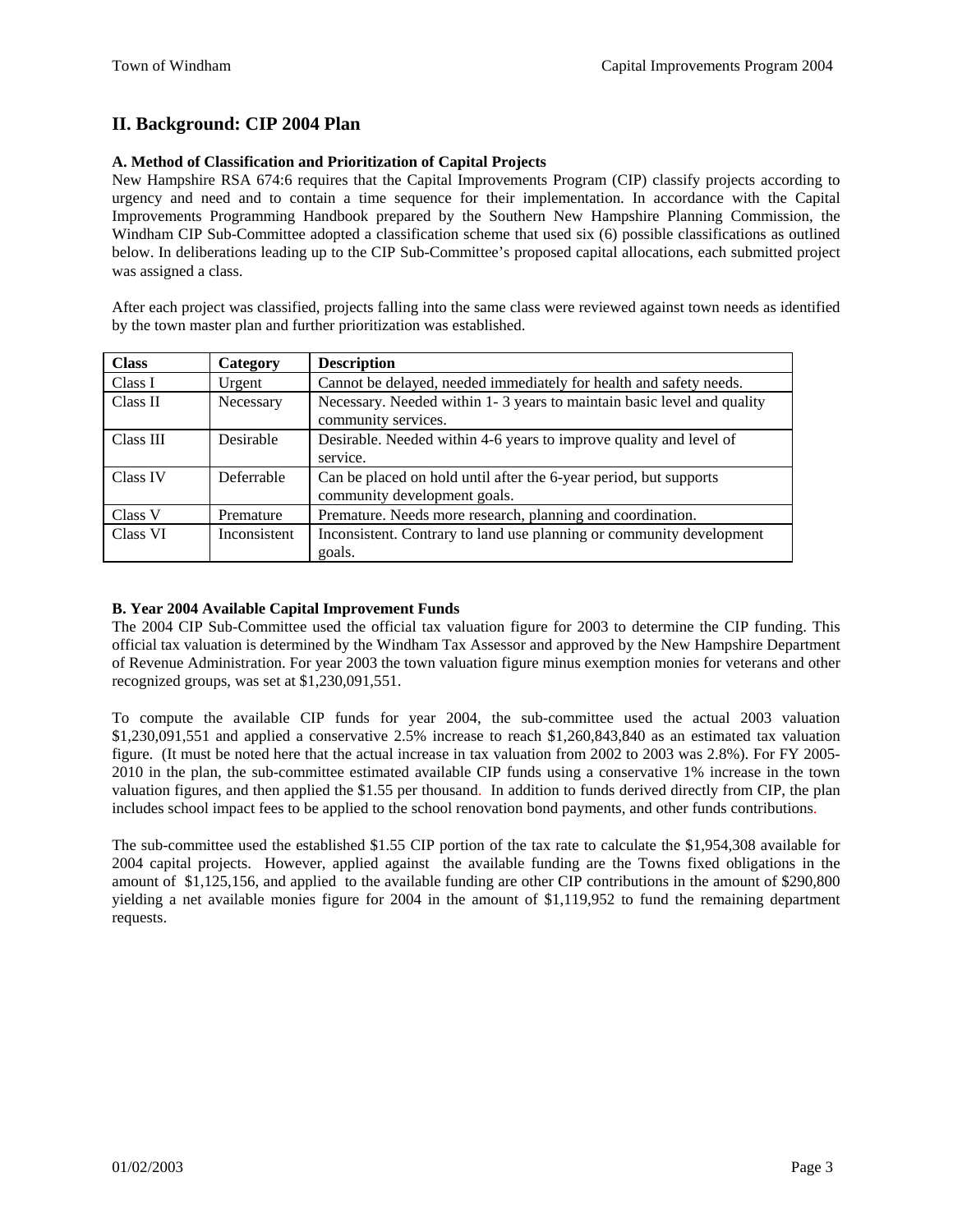# **II. CIP FY 2004 - 2010 Appropriation Chart SUMMARY**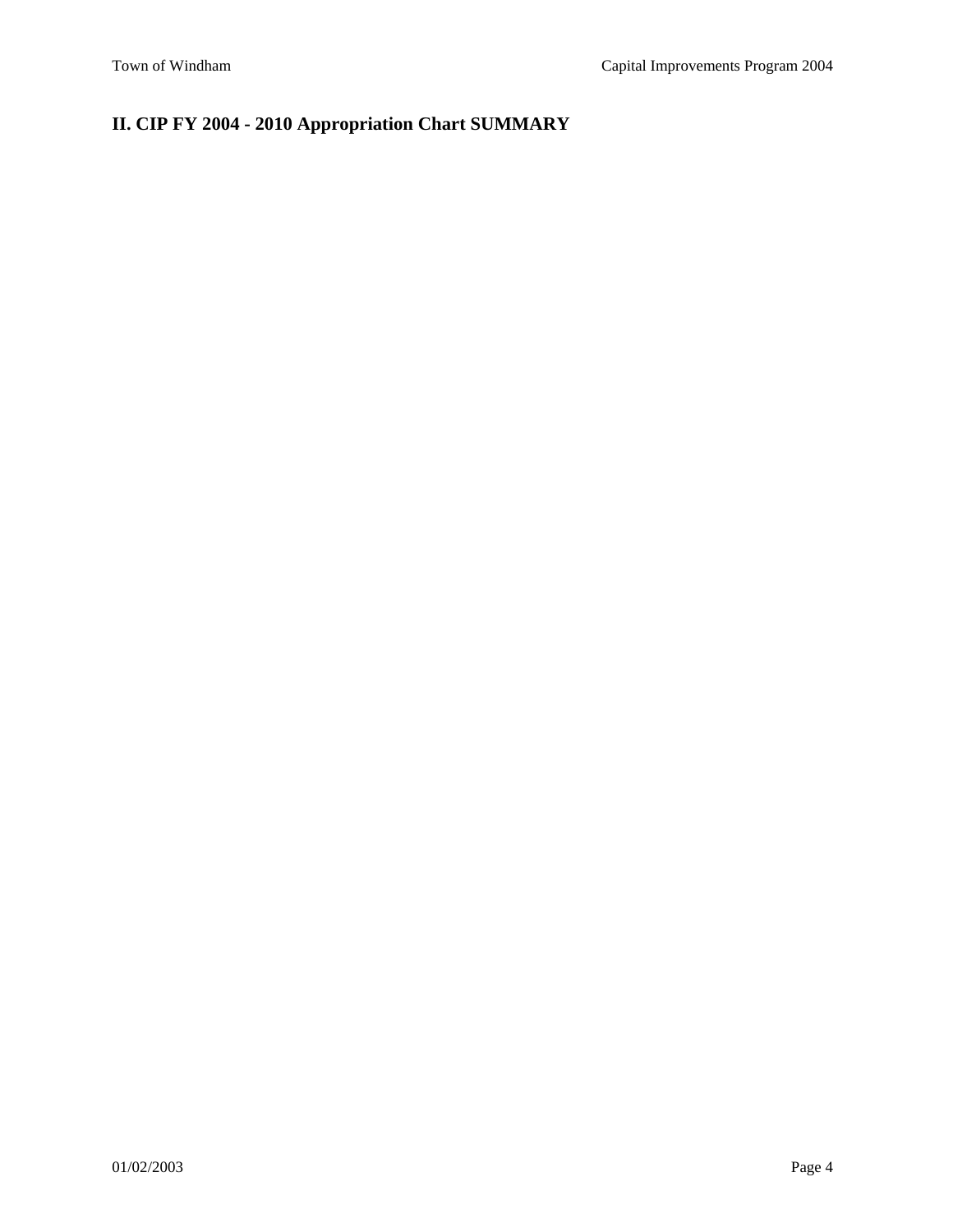|                                       |              |                     |                      |                  |                | CIP FY 2004-2010 Appropriation Chart (Summary) |                |                |                  |
|---------------------------------------|--------------|---------------------|----------------------|------------------|----------------|------------------------------------------------|----------------|----------------|------------------|
|                                       | <b>Notes</b> | <b>CRF Balances</b> | 2004                 | 2005             | 2006           | 2007                                           | 2008           | 2009           | 2010             |
| <b>CIP Projected Availability</b>     |              |                     | \$1,954,308          | \$1,973,851      | \$1,993,590    | \$2,013,525                                    | \$2,033,661    | \$2,053,997    | \$2,074,537      |
| <b>Fixed CIP Obligations</b>          |              |                     |                      |                  |                |                                                |                |                |                  |
| <b>Town Master Bond</b>               | $*(1)^*$     |                     | 588,520              | 566,695          | 544,385        | 387,075                                        | 245,975        | 236,689        | << final payment |
| <b>SAU Building</b>                   | $(2)^*$      |                     | 2,437                | << final payment |                |                                                |                |                |                  |
| <b>Schools Renovation Bond</b>        | *(3)*        |                     | 521.799              | 519,044          | 504,365        | 494,974                                        | 484,014        | 475,026        | << final payment |
| Searles Bond                          | *(4a)*       |                     | 12,400               | 12,464           | 12,512         | 12,544                                         | 12,560         | 12,160         | 12,160           |
| <b>Total Fixed Obligations</b>        |              |                     | \$1,125,156          | \$1,098,203      | \$1,061,262    | \$894,593                                      | \$742,549      | \$723,875      | $\sqrt{$12,160}$ |
| <b>Effective Availability Other</b>   |              |                     | \$829,152            | \$875,648        | \$932,328      | \$1,118,932                                    | \$1,291,112    | \$1,330,122    | \$2,062,377      |
| <b>Other CIP Annual Contributions</b> |              |                     | 290,800              | 449,024          | 162,512        | 162,544                                        | 162,560        | 258,160        | 162,160          |
| <b>Net to Annual Appropriations</b>   |              | \$                  | $1,119,952$ \$<br>\$ | $1,324,672$ \$   | $1,094,840$ \$ | $1,281,476$ \$                                 | $1,453,672$ \$ | $1,588,282$ \$ | 2,224,537        |
| <b>Annual Appropriations</b>          |              |                     |                      |                  |                |                                                |                |                |                  |
| <b>FIRE DEPARTMENT</b>                |              |                     | 205,000              | 455,000          | 236,750        | 205,000                                        | 205,000        | 150,000        | 150,000          |
| <b>SELECTMEN</b>                      |              |                     | 125,540              | 141,910          | 50,000         | 230,000                                        | 103,000        | $\Omega$       | $\Omega$         |
| <b>HIGHWAY AGENT</b>                  |              |                     | 300,000              | 300,000          | 300,000        | 300,000                                        | 300,000        | 300,000        | 300,000          |
| <b>LIBRARY</b>                        |              |                     | $\Omega$             | 0                | 0              | 0                                              | 0              | 0              | 0                |
| <b>CONSERVATION</b>                   |              | 620,000             | $\Omega$             |                  | 0              |                                                |                |                |                  |
| <b>TRANSFER STATION</b>               |              |                     | 65,000               | 165,000          | 290,000        | 285,000                                        | 405,000        |                |                  |
| PLAN. & DEV. DEPARTMENT               |              |                     | 89,705               | $\Omega$         | 65,000         |                                                | O              |                |                  |
| <b>RECREATION</b>                     |              |                     | 30,000               |                  | 0              |                                                | O              |                |                  |
| <b>SCHOOL DEPARTMENT</b>              |              | 586,347             | 304,707              | 295,293          | 250,000        | 2,125,000                                      | 1,829,000      | 1,783,000      | 3,070,000        |
| <b>Total Annual Appropriations</b>    |              |                     | $1,119,952$ \$<br>\$ | $1,357,203$ \$   | $1,191,750$ \$ | $3,145,000$ \$                                 | $2,842,000$ \$ | $2,233,000$ \$ | 3,520,000        |
| Variance                              |              |                     | (50)                 | (\$32,531)       | (\$96,910)     | (\$1,863,524)                                  | (\$1,388,328)  | (\$644,718)    | (\$1,295,463)    |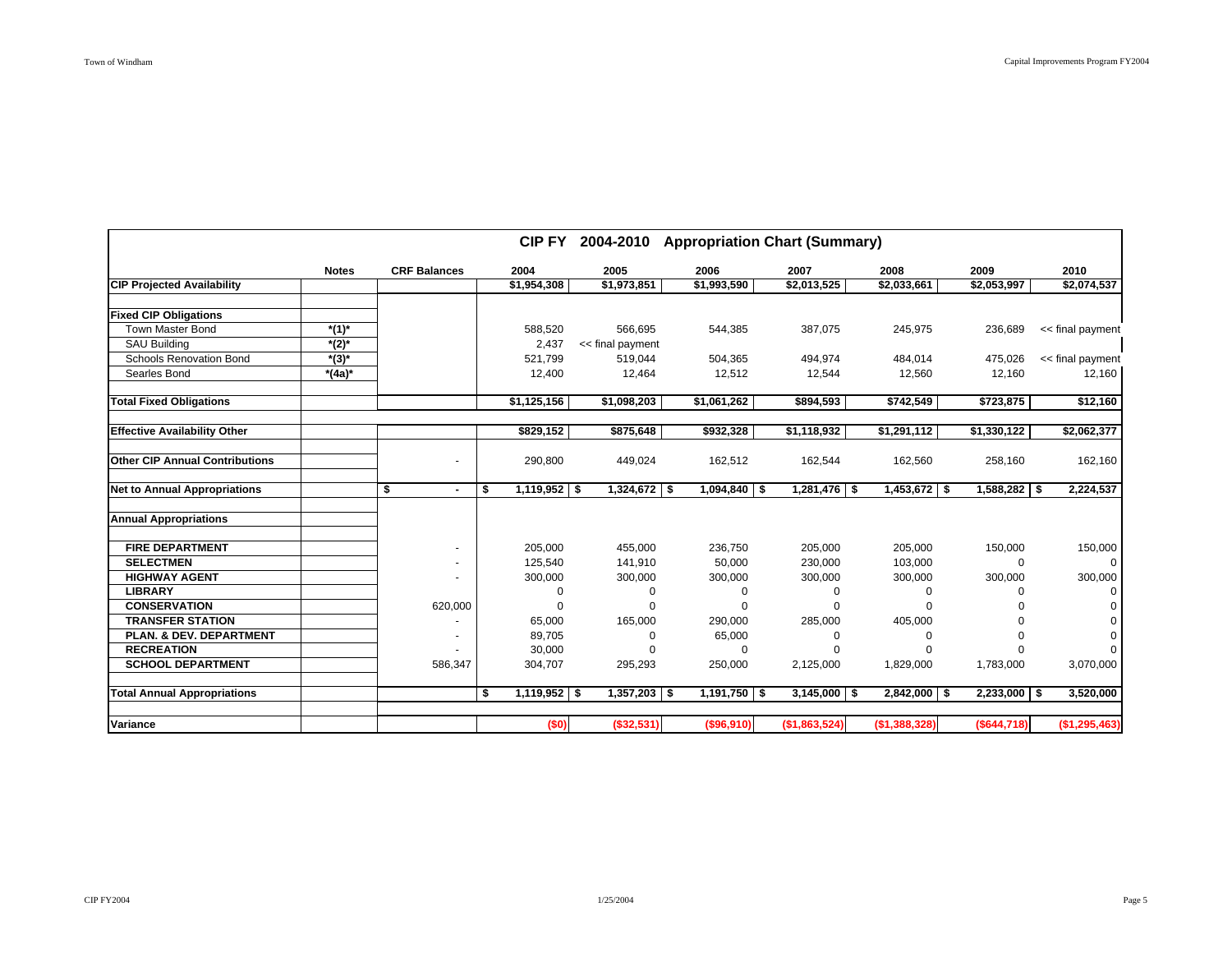|                                                   |              |                     |                      | 2004-2010 Appropriation Chart (Details) |                |                |                |                |           |
|---------------------------------------------------|--------------|---------------------|----------------------|-----------------------------------------|----------------|----------------|----------------|----------------|-----------|
|                                                   | <b>Notes</b> | <b>CRF Balances</b> | 2004                 | 2005                                    | 2006           | 2007           | 2008           | 2009           | 2010      |
| <b>Effective Availability Other</b>               |              |                     | $829,152$ \$<br>s.   | $875,648$ \$                            | $932,328$ \$   | $1,118,932$ \$ | $1,291,112$ \$ | $1,330,122$ \$ | 2,062,377 |
| <b>OTHER CIP ANNUAL CONTRIBUTIONS</b>             |              |                     |                      |                                         |                |                |                |                |           |
| Searles Trust Fund                                | $*(4b)*$     | 48,883              | 12,400               | 12,464                                  | 12,512         | 12,544         | 12,560         | 12,160         | 12,160    |
| School Impact Fee Funds                           | $*(5)^*$     |                     | 250,000              | 150,000                                 | 150,000        | 150,000        | 150,000        | 150,000        | 150,000   |
| <b>Developers Fees</b>                            | $*(6)^*$     |                     |                      | 141,000                                 |                |                |                |                |           |
| Castle Hill Bridge - state reimbursem             | $*(7)^*$     |                     | 28,400               | 145,560                                 |                |                |                |                |           |
| Church Road - State Reimbursemen                  | $*(8)^*$     |                     |                      |                                         |                |                |                | 96,000         |           |
| <b>Library CRF</b>                                |              | 33,253              |                      |                                         |                |                |                |                |           |
| <b>Total Other contributions</b>                  |              |                     | $290,800$ \$<br>\$   | $449,024$ \$                            | $162,512$ \$   | $162,544$ \$   | $162,560$ \ \$ | $258,160$ \$   | 162,160   |
| <b>Net to Annual CIP Appropriations</b>           |              |                     | $1,119,952$ \$<br>\$ | $1,324,672$ \$                          | $1,094,840$ \$ | $1,281,476$ \$ | $1,453,672$ \$ | $1,588,282$ \$ | 2,224,537 |
| <b>ANNUAL APPROPRIATIONS</b>                      |              |                     |                      |                                         |                |                |                |                |           |
| <b>FIRE DEPARTMENT</b>                            |              |                     |                      |                                         |                |                |                |                |           |
| Engine 1 Replacement                              |              |                     | 205,000              | 205,000                                 |                |                |                |                |           |
| Forestry Truck Replacement                        |              |                     |                      |                                         | 95,000         |                |                |                |           |
| Substation                                        |              |                     |                      | 250,000                                 |                |                |                |                |           |
| Ambulance 2 Replacement                           |              |                     |                      |                                         | 141,750        |                |                |                |           |
| Engine 3 Replacement                              |              |                     |                      |                                         |                | 205,000        | 205,000        |                |           |
| Tanker - Addition                                 |              |                     |                      |                                         |                |                |                | 150,000        | 150,000   |
| Sub-Total                                         |              | \$0                 | \$205,000            | \$455,000                               | \$236,750      | \$205,000      | \$205,000      | \$150,000      | \$150,000 |
| <b>SELECTMEN</b>                                  |              |                     |                      |                                         |                |                |                |                |           |
| Lowell Road Bike Paths (attached to funding)      |              |                     |                      |                                         |                | 127,000        |                |                |           |
| Castle Hill Bridge (50%share before state reimb)' |              |                     | 75,540               | 141,910                                 |                |                |                |                |           |
| <b>Bartley House</b>                              |              |                     | 50,000               |                                         | 50,000         |                |                |                |           |
| Path Trail - Rail to Trail                        |              |                     |                      |                                         |                | 103,000        | 103,000        |                |           |
| Sub-Total                                         |              | \$0                 | \$125,540            | \$141,910                               | \$50,000       | \$230,000      | \$103,000      | \$0            | \$0       |
| <b>HIGHWAY AGENT</b>                              |              |                     |                      |                                         |                |                |                |                |           |
| Road Improvements                                 |              |                     | 300,000              | 300,000                                 | 300,000        | 300,000        | 300,000        | 300,000        | 300,000   |
| Sub-Total                                         |              | \$0                 | \$300,000            | \$300,000                               | \$300,000      | \$300,000      | \$300,000      | \$300,000      | \$300,000 |
| <b>LIBRARY</b>                                    |              |                     |                      |                                         |                |                |                |                |           |
| Sub-Total                                         |              | \$0                 | \$0                  | \$0                                     | \$0            | \$0            | \$0            | \$0            | \$0       |
| <b>CONSERVATION</b>                               |              |                     |                      |                                         |                |                |                |                |           |
| <b>Land Fund</b>                                  |              | 1,460,000           |                      |                                         |                |                |                |                |           |
| Committed for (Stolarz)                           |              | (840,000)           |                      |                                         |                |                |                |                |           |
| Sub-Total                                         |              | \$620,000           | \$0                  | \$0                                     | \$0            | \$0            | \$0            | \$0            | \$0       |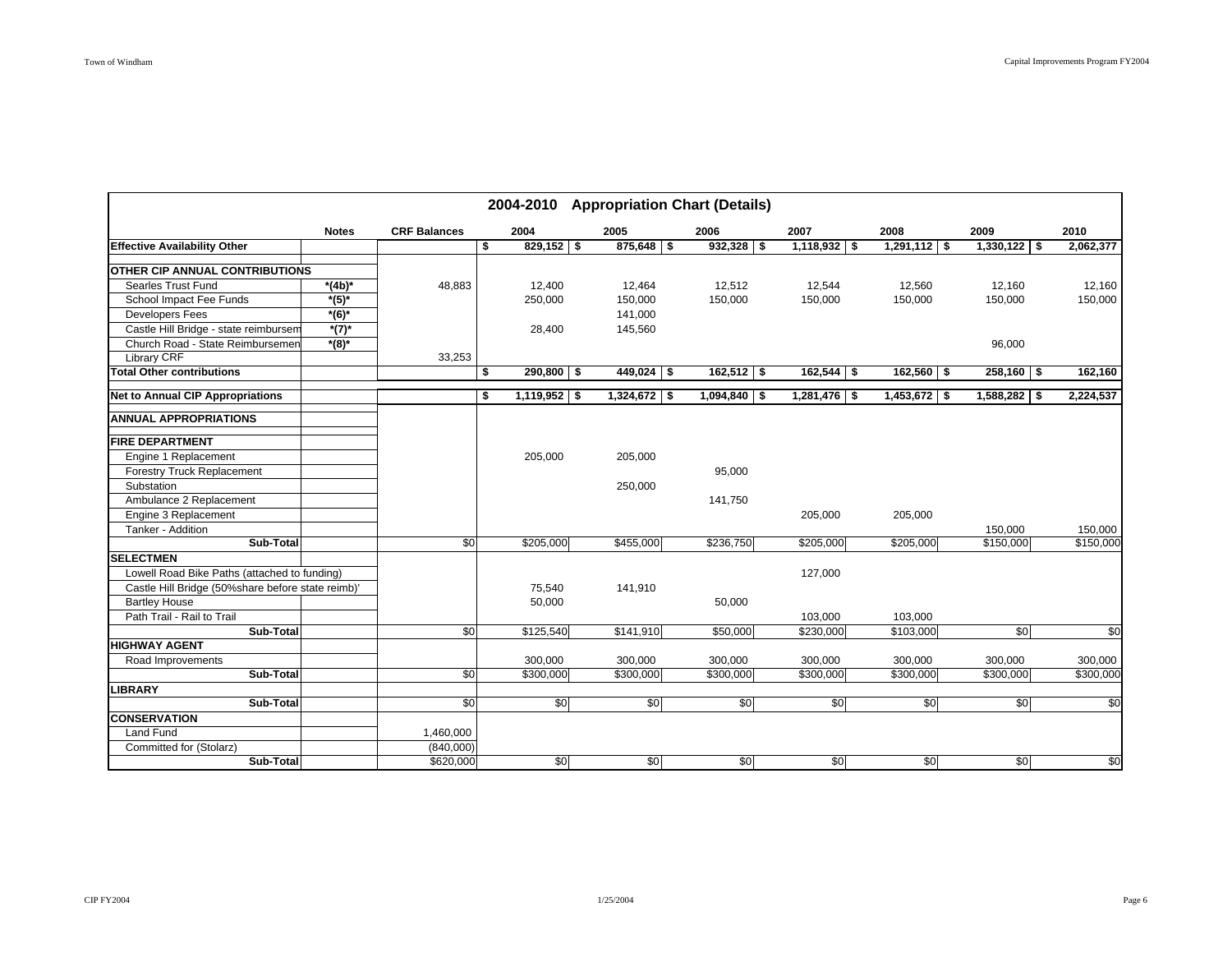|                                              | 2004-2010 Appropriation Chart (Details cont'd.) |                     |             |               |              |               |               |             |               |  |
|----------------------------------------------|-------------------------------------------------|---------------------|-------------|---------------|--------------|---------------|---------------|-------------|---------------|--|
|                                              | <b>Notes</b>                                    | <b>CRF Balances</b> | 2004        | 2005          | 2006         | 2007          | 2008          | 2009        | 2010          |  |
| <b>TRANSFER STATION</b>                      |                                                 |                     |             |               |              |               |               |             |               |  |
| <b>Trailer Replacement</b>                   |                                                 |                     | 65,000      | 65,000        | 65,000       |               |               |             |               |  |
| Facilities Improvement/Renovation            |                                                 |                     |             | 100,000       | 100,000      | 100,000       | 100,000       |             |               |  |
| Articulating Loader Replacement              |                                                 |                     |             |               |              | 85,000        |               |             |               |  |
| <b>Conveyor System Renovation</b>            |                                                 |                     |             |               |              | 100,000       |               |             |               |  |
| Skid Loader Replacement                      |                                                 |                     |             |               |              |               | 55,000        |             |               |  |
| <b>Baler Replacement</b>                     |                                                 |                     |             |               |              |               | 250,000       |             |               |  |
| <b>Tractor Trailer Replacement</b>           |                                                 |                     |             |               | 125,000      |               |               |             |               |  |
| Sub-Total                                    |                                                 | \$0                 | \$65,000    | \$165,000     | \$290,000    | \$285,000     | \$405,000     | \$0         | \$0           |  |
| PLAN. & DEV. DEPARTMENT                      |                                                 |                     |             |               |              |               |               |             |               |  |
| 2000 Master Plan Update                      |                                                 |                     | 89,705      |               |              |               |               |             |               |  |
| <b>Aerial Photogrammetric Corrections</b>    |                                                 |                     |             |               | 65,000       |               |               |             |               |  |
| Sub-Total                                    |                                                 | \$0                 | \$89,705    | \$0           | \$65,000     | \$0           | \$0           | \$0         | \$0           |  |
| <b>RECREATION</b>                            |                                                 |                     |             |               |              |               |               |             |               |  |
| <b>Griffin Park Phase II</b>                 |                                                 |                     | 30,000      |               |              |               |               |             |               |  |
| Sub-Total                                    |                                                 | \$0                 | \$30,000    | $\frac{6}{5}$ | $\sqrt{50}$  | \$0           | \$0           | \$0         | \$0           |  |
| <b>SCHOOL DEPARTMENT</b>                     |                                                 |                     |             |               |              |               |               |             |               |  |
| School Land                                  |                                                 | 50,000              |             |               |              |               |               |             |               |  |
| High School and Elem. School Land Facilities |                                                 | 250,000             | 250,000     | 250,000       | 250,000      | 250,000       |               |             |               |  |
| School Septic Replacement                    |                                                 | 100,000             | 54,707      | 45,293        |              |               |               |             |               |  |
| <b>High School Facilities</b>                |                                                 |                     |             |               |              | 1,875,000     | 1,829,000     | 1,783,000   | 1,738,000     |  |
| <b>Elementary School Facilities</b>          |                                                 | 186,347             |             |               |              |               |               |             | 1,332,000     |  |
| Sub-Total                                    |                                                 | \$586,347           | \$304,707   | \$295,293     | \$250,000    | \$2,125,000   | \$1,829,000   | \$1,783,000 | \$3,070,000   |  |
| TOTAL ANNUAL APPROPRIATIONS                  |                                                 |                     | \$1,119,952 | \$1,357,203   | \$1,191,750  | \$3,145,000   | \$2,842,000   | \$2,233,000 | \$3,520,000   |  |
| <b>VARIANCE</b>                              |                                                 |                     | (50)        | (\$32,531)    | ( \$96, 910] | (\$1,863,524) | (\$1,388,328) | (\$644,718) | (\$1,295,463) |  |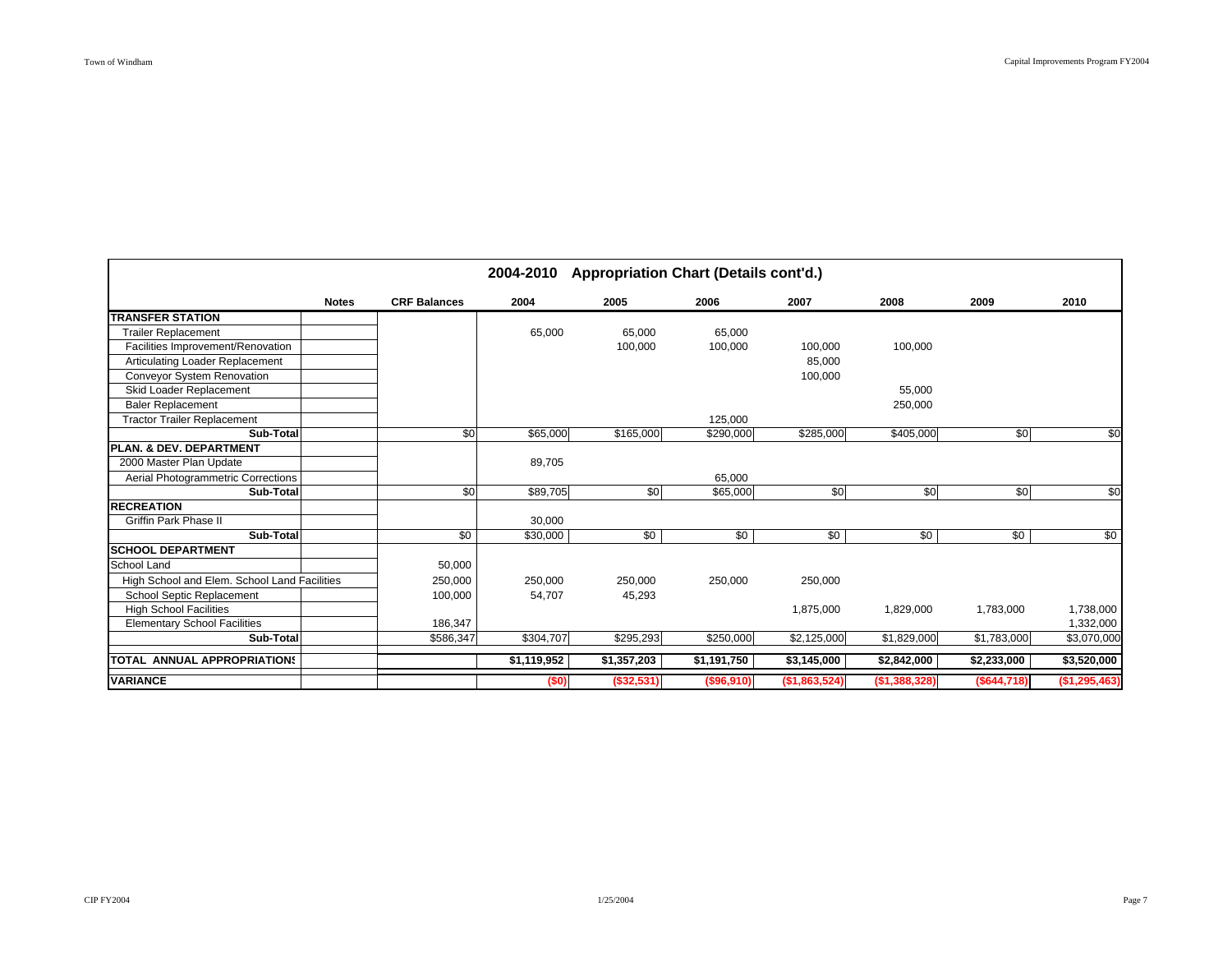#### **CIP FY 2004-2010 Footnotes**

\*\*\*\* The CRF's, managed by the Trustees of the Trust Funds, are invested in a Money Market account earning 1.37% interest as of 11/15/02 Fixed Obligations

**\*(1)\*** Represents 10 year bond (2000-2009), of \$4,196,064 at 4.57% covering Fire Station, Police Station, Library, and Griffin Park Phase I projects.

**\*(2)\*** Represents 10 year bond (1995-2004), for SAU building of \$250,000 at 6%. Payment includes 30% state funding. Refinanced at lower rate in 1999.

**\*(3)\*** Represents 10 year bond (2000-2009) for schools renovation of \$5,992,000 at 4.65%. Use CRF and Impact fees to reduce total annual payments. Payment includes 30% state funding.

**\*(4a)\*** Represents10 year bond (2004-2013) of \$100,000 at 4.5% for renovations of Searles Chapel west room.

#### CIP Contributions

**\*(4b)\*** Represents projected rental revenue from Searles Chapel.

**\*(5)\*** Impact fees collected per year, above a \$50,000 standing reserve, are to be applied to the school bond payment. Fee collection is projected at \$150,000 per year.

**\*(6)\*** Fees collected by the Planning Dept. will offset part of the cost of the new Fire Department Substation

**\*(7)\*** Funds from State of NH will offset the state's portion of the Castle Hill bridge cost. Anticipated receipt of funds - 2004 and 2005

**\*(8)\*** Funds from State of NH will offset the state's portion of the Church Road repair cost. Anticipated receipt of funds - 2009

| <b>PROPERTY</b>  | $\frac{0}{0}$   | <b>YEAR</b> | <b>PROJECTED</b>    |                  |
|------------------|-----------------|-------------|---------------------|------------------|
| <b>VALUATION</b> | <b>Increase</b> |             | <b>CIP TAX RATE</b> | <b>AVAILABLE</b> |
|                  |                 |             |                     |                  |
| \$1,230,091,551  |                 |             | \$1.55              | \$1,906,642      |
| \$1,260,843,840  | 2.5             | 2004        | \$1.55              | \$1,954,308      |
| \$1,273,452,278  | 1.0             | 2005        | \$1.55              | \$1,973,851      |
| \$1,286,186,801  | 1.0             | 2006        | \$1.55              | \$1,993,590      |
| \$1,299,048,669  | 1.0             | 2007        | \$1.55              | \$2,013,525      |
| \$1,312,039,156  | 1.0             | 2008        | \$1.55              | \$2,033,661      |
| \$1,325,159,547  | 1.0             | 2009        | \$1.55              | \$2,053,997      |
| \$1,338,411,143  | 1.0             | 2010        | \$1.55              | \$2,074,537      |
| \$1,351,795,254  | 1.0             | 2011        | \$1.55              | \$2,095,283      |

#### **TAX VALUATION PROJECTION**

\*\*\* Based on Tax Assessor's Valuation for tax year 4/1/2002-3/31/2003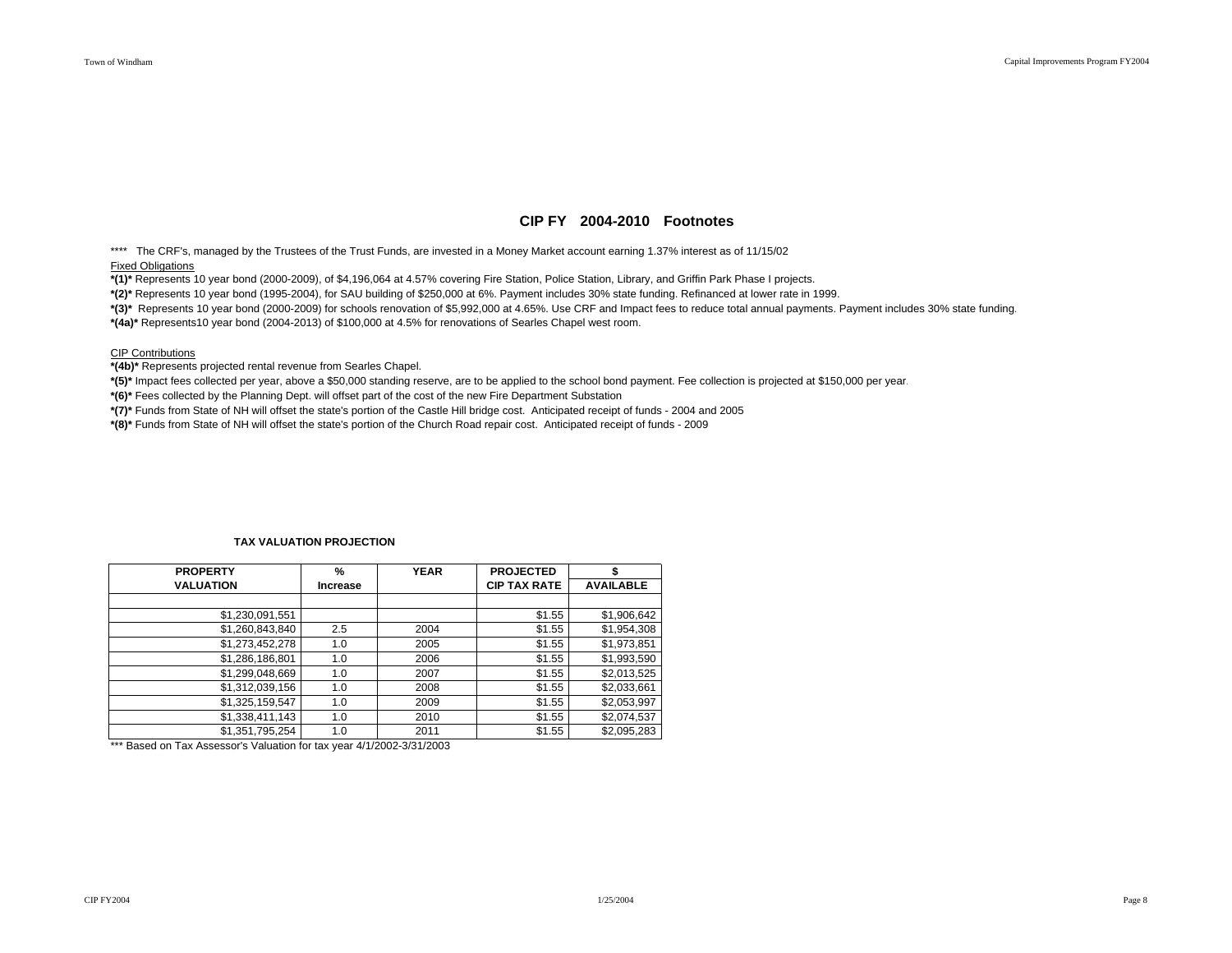# **III. Submitted Capital Projects and Explanations**

## **A. Fire Department**

### **Project Title**: **Engine-1 Replacement Proposed by: Fire Chief, Donald Messier Estimated Cost: \$410,000**

**Proposal**: The current Engine-1 is a 1984 model. The replacement schedule adopted by the department for an engine is 18-20 years, in order to minimize major maintenance costs and subsequent down time on the older equipment. Several thousand dollars of minor maintenance and down time occurred already in 2002 and 2003. The requested year of funding is unchanged from last year, but the cost has increased \$116,000. The department conducted further research with vendors, to determine what is required to meet town needs long term, in order to make each engine a more versatile stand-alone piece of equipment.

**CIP Recommendation**: The CIP sub-committee assigned the request a Class I, needed immediately for health and safety, with funding of \$410,000 in FY 2004-2005.

**Comments**: The CIP Sub-Committee recommends that the high cost of this equipment be spread out over two years in the CIP Plan.

## **Project Title**: **Forestry Brush Truck Replacement Proposed by: Fire Chief, Donald Messier Estimated Cost: \$95,000**

**Proposal**: The current brush truck is a 1987 model. With the continued purchase of land by the town, and recent construction, the number of homes now sitting close to dense woods is increasing, and thus the danger to homes from brush fires has increased. The brush truck was out of service this year due to a breakdown, and it is anticipated that without replacement, a significant amount of maintenance work will be needed soon. The requested cost has increased \$26,750 from last year due to further research by the department with vendors, to determine what is required to meet town needs long term.

**CIP Recommendation**: The CIP sub-committee assigned the request a Class II, necessary within 3 years to maintain basic health and safety, with funding in 2006.

**Comments**: The CIP Sub-Committee recommends that Fire Department funding in years 2004 and 2005 of the CIP Plan be used to purchase the more critical Engine-1 replacement, and that the brush truck wait for funding until that is completed.

### **Project Title**: **Fire Sub-Station Proposed by: Fire Chief, Donald Messier Estimated Cost: \$250,000**

**Proposal**: The Fire Chief submitted a proposal for CIP funding of a Fire sub-station again in 2005 as a solution to the slower than standard response times now experienced by the department in supplying Engine and Ambulance service to the Route 28 area. Development in this area has doubled in the last few years. The department also recognizes that with reconstruction of Routes 93 and 111, response times will further increase. The facility will include a small office space for police use and be built on land currently owned by the town. No new equipment purchases with be necessary, as the facility will use equipment from that already owned by the town. The estimated cost can be offset by current and future funds allocated by developers.

**CIP Recommendation**: The CIP Sub-Committee assigned a Class II to this project (necessary within 3 years to maintain basic level and quality of community services) with funding in 2005 offset by \$141,000 in developers funds already collected or due to be collected before 2005.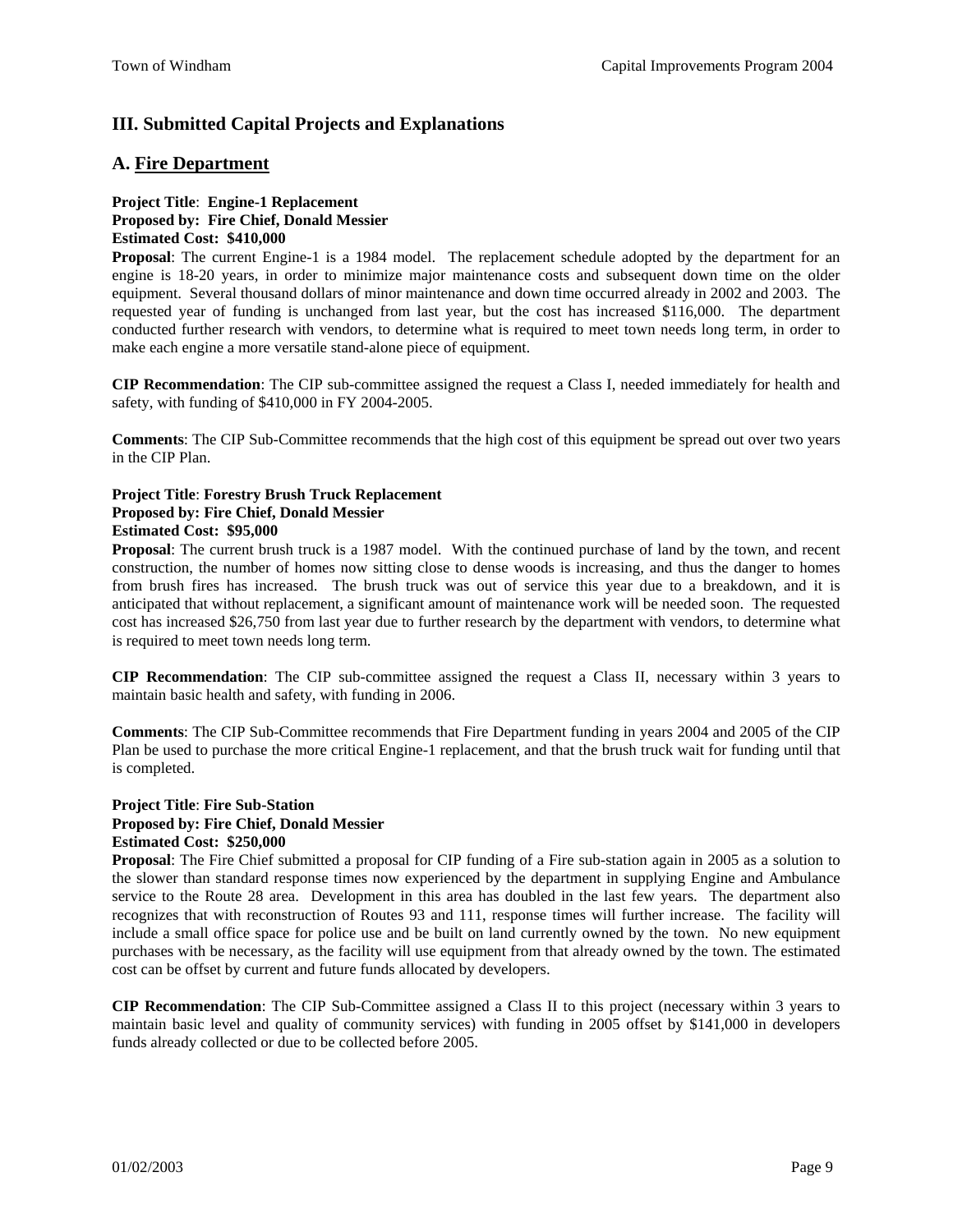## **A. Fire Department Substation – continued**

**Comment:** The CIP Sub-Committee acknowledges the importance of building a sub-station and recognizes the need for timely responses to emergency calls along the Route 28 corridor. However the sub-committee also cautions that more time and planning is necessary to better plan for a sub-station in conjunction with the town Master Plan. The sub-committee recommends that the Department get verification from the state in writing as to whether it will help pay for a portion of the sub-station or any staffing during the Route 93 reconstruction.

### **Project Title**: **Ambulance-2 Replacement Proposed by: Fire Chief, Donald Messier Estimated Cost: \$141,750**

**Proposal**: The current Ambulance-2 is a 1997 model. The replacement schedule adopted by the department for an ambulance is eight years, in order to minimize major maintenance costs and subsequent down time on the older equipment. This request allows the department to stay on course for scheduled apparatus replacement, and is unchanged from last year.

**CIP Recommendation**: The CIP sub-committee assigned the request a Class II, (necessary within 3 years to maintain basic level and quality of community services) with funding of \$141,750 in the requested FY 2006.

## **Project Title**: **Engine-3 Replacement Proposed by: Fire Chief, Donald Messier Estimated Cost: \$410,000**

**Proposal**: The current Engine-3 is a 1992 model. The replacement schedule adopted by the department for an engine is 18-20 years, in order to minimize major maintenance costs and subsequent down time on the older equipment. The requested cost and years of funding was amended after the original submission, to \$500,000 in year 2007, in line with the increase in the outfitting of Engine-1, to make each engine a more versatile stand-alone piece of equipment.

**CIP Recommendation**: The CIP sub-committee assigned the request a Class III, necessary within 4-6 years to improve service, with funding of \$410,000 in FY 2007-08.

**Comments**: The CIP Sub-Committee recommends that the funding for Engine-3 match the funding of Engine-1, and that the high cost be spread out over two years, 2007-08.

### **Project Title**: **Engine-2 Replacement Proposed by: Fire Chief, Donald Messier Estimated Cost: \$550,000**

**Proposal**: The current Engine-2 is a 1994 model. The replacement schedule adopted by the department for an engine is 18-20 years, in order to minimize major maintenance costs and subsequent down time on the older equipment.

**CIP Recommendation**: The CIP sub-committee assigned the request a Class IV, Deferrable until after the 6-year period, with funding of \$550,000 in FY 2011.

**Comments**: The CIP Plan is for FY 2004-2010 only. However the sub-committee acknowledges in this document, the need to plan for the costly replacement of this critical apparatus.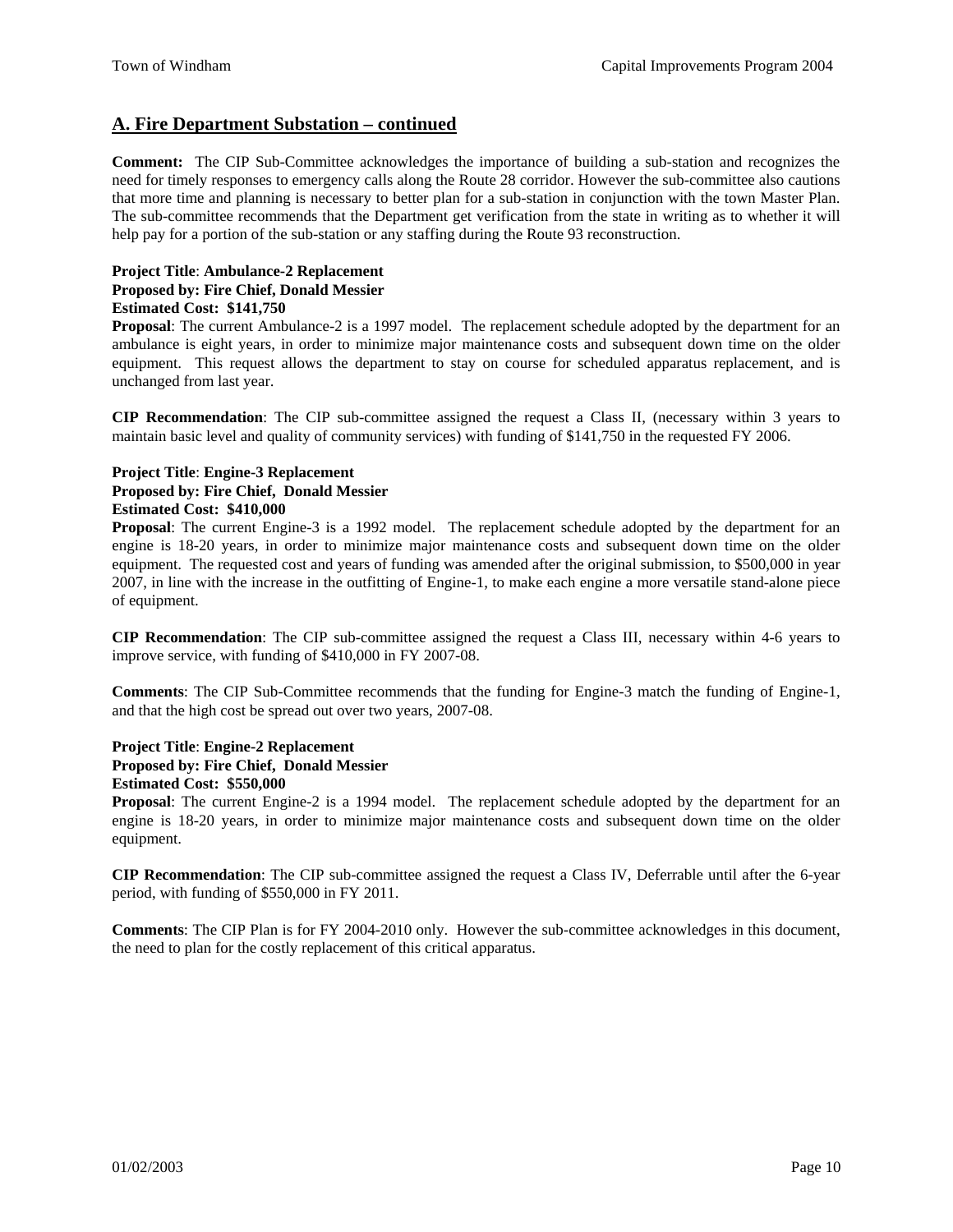## **A. Fire Department – continued**

### **Project Title**: **Tanker Addition Proposed by: Fire Chief, Donald Messier Estimated Cost: \$300,000**

**Proposal:** This request is slightly up in cost from last year (\$27,000), for the same funding year. Based on the growth of Windham, the size of residential and commercial buildings, and the department's operational demand the tanker is a valuable purchase. The requested year of funding was amended by the department to 2008 after the original submission, in order to more equitably spread out the costs of major pieces of equipment requested.

**CIP Recommendation**: The CIP sub-committee assigned the request a Class III, necessary within 4-6 years to improve service, with funding of \$300,000 to be split between FY 2009-2010.

**Comments**: The CIP Sub-Committee recommends that the funding for the tanker follow CIP funding of the department's higher priority requests, which end in 2008, and that the high cost of the tanker be spread out over two years.

## **Project Title**: **Ladder-1 Replacement Proposed by: Fire Chief, Donald Messier Estimated Cost: \$500,000**

**Proposal**: The department requested replacement of the donated 1981 ladder truck in 2009.

**CIP Recommendation**: The CIP sub-committee assigned the request a 4.5, evenly split between Class IV (Deferrable beyond the 6-year plan schedule) and Class V (Premature/needing additional research). No funding was allocated for this request in the CIP 2004-2010 plan.

**Comments**: The CIP Sub-Committee does not support replacement of donated equipment, whose need has not been approved by the CIP process and Windham voters.

## **Project Title**: **Ambulance-1 Replacement Proposed by: Fire Chief, Donald Messier Estimated Cost: \$117,187**

**Proposal**: The current Ambulance-1 is a 2002 model. The replacement schedule adopted by the department for an ambulance is eight years, in order to minimize major maintenance costs and subsequent down time on the older equipment. This request allows the department to stay on course for scheduled apparatus replacement. The department corrected the requested amount of funding to \$150,000 after the original submission – the original amount was in error.

**CIP Recommendation**: The CIP sub-committee assigned the request a 4.5, evenly split between Class IV (Deferrable beyond the 6 year plan schedule) and Class V (Premature/needing additional research), due to the recent purchase of the equipment, and very future request timeframe. No funding was allocated for this request in the CIP 2004-2010 plan.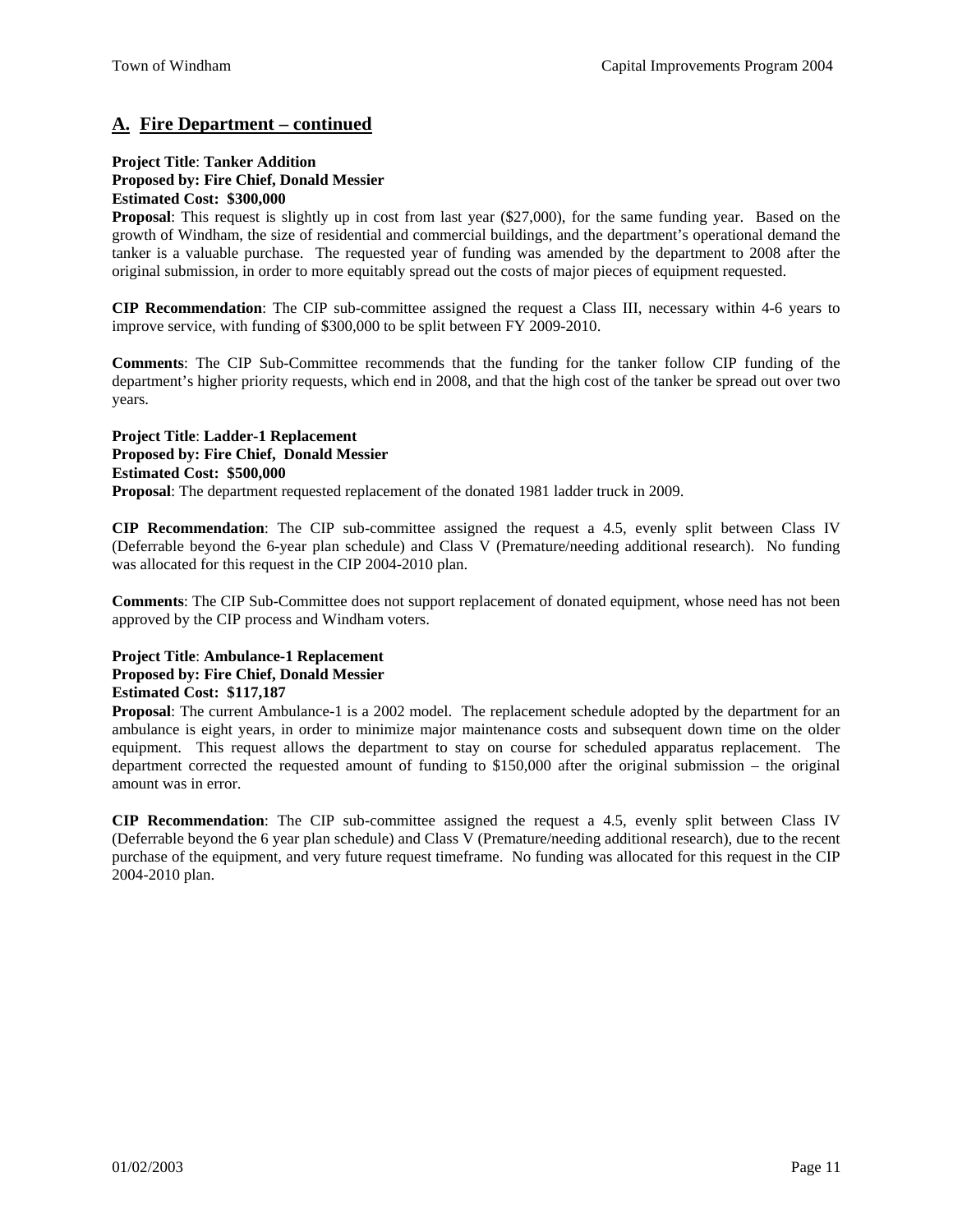## **B. Board of Selectmen**

### **Project Title: Lowell Road Bike Lanes Proposed by: Dave Sullivan, Town Administrator Estimated Cost: \$127,000**

**Proposal**: The Town has been working with the State Department of Transportation on a joint Transportation Enhancement Project to construct bike paths along a 2.1 mile segment of Lowell Road between the Route 111 intersection and the Golden Brook School. The cost of the project, estimated to be \$715,000, will be shared between the State and Town on an 80%/20% basis split respectively.

The Town's share of the engineering phase of the project, \$23,000, was approved at the 2003 Town Meeting. The State has begun the engineering phase and the public hearings for the results of the study are anticipated in late 2004. With the first phase for engineering study approved, the CIP has included the future expenditure of approximately \$127,000 in the year 2007. The matching funds represent 80% to the town's 20% funds.

**CIP Recommendation**: The CIP committee gave a Class II (2.83) (Necessary. Needed within 3 years to maintain basic level and quality community services) to this proposal. Based on the schedule for engineering studies a, public hearings, presentations and allocation of State Funding being delayed, it is anticipated the project, if approved, would be complete in the 2007 time frame and has allocated Windham's share of \$127,000 in 2007.

**Comments**: The sub-committee needs to stay current on the State and Federal allocation of funds as changing priorities at the State level have delayed many State sponsored projects.

### **Project Title: Castle Hill Road Bridge**

### **Proposed by: Dave Sullivan, Town Administrator**

#### **Estimated Cost: \$233,200**

**Proposal**: The Castle Hill Road Bridge, located on the Windham/Pelham town lines and jointly owned by both communities has been "red listed" by the state meaning it is deficient in one or more of the following categories: width, approach, weight limits, structural integrity. Or overall condition. In 2002, a contract was awarded to an engineering consultant, SEA, to determine the extent of repairs required to the bridge. Discussions between Windham and Pelham have presented options for dealing with the deficiencies in the bridge up to the full reconstruction of the bridge to a width of 24-feet from its current 16-feet. The consultant's preferred alternative recommended is a pre-cast concrete voided deck slab structure with cast in place stub abutments and wingwalls. Both Pelham and Windham will split the cost of the repairs and the State DOT has indicated that the project is eligible for State Bridge Aid, which will reimburse the towns 80% of the project costs. Preliminary estimates from the State to reconstruct the bridge stand at \$466,400. Based on this project being approved under the State's Bridge Aid program for FY2004, where 80% of the cost is reimbursed to the Towns, Windham's share is anticipated at no more than \$47,140. Given that the bridge aid is a reimbursement, Windham would need to front \$233,200 of the costs (50% share before reimbursement). State reimbursement monies will not be available before 2005.

**CIP Recommendation**: The sub-committee assigned a Class I (1.17) to this (cannot be delayed, needed immediately for health and safety needs). With the completion of the SEA study, an alternative and associated costs have been provided. The 80% construction reimbursement cost is not projected to be available in 2005. The subcommittee recommends splitting the costs between the years 2004 and 2005 to offset the costs encumbered by the Town and phase more closely with the anticipated State reimbursement.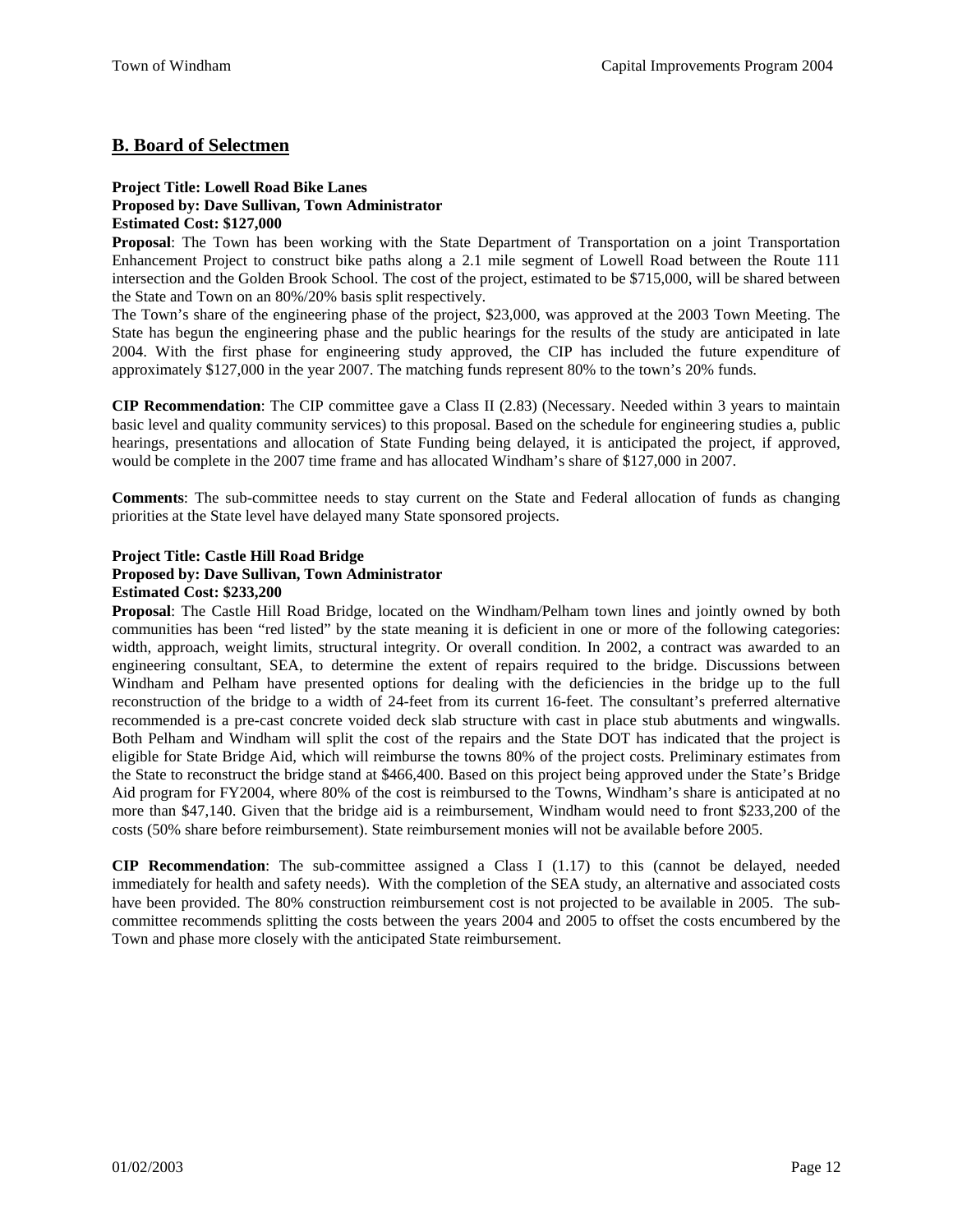## **B. Board of Selectmen – continued**

#### **Project Title: Bartley House Phase II Proposed by: Dave Sullivan, Town Administrator Estimated Cost: \$100,000**

**Proposal**: The Board of Selectman has requested \$100,000 to be used towards the repairs and renovation of the Bartley House. In 2002, Phase I began with repairs to the foundation and finishing the first floor for office space use by the Town administrator and staff. In July 2003, the Administrative offices moved from the Town Hall to the newly renovated first floor of the Bartley House. The Board of Selectmen requested two equal allocations of \$50,000 each to be available in years 2004 and 2006 respectively for completion of Phase II, which includes replacing the windows, removal of the vinyl siding and repair of the clapboard and finishing the second floor for office space.

**CIP Recommendation**: The CIP Sub-Committee gave a Class II (2.50) (necessary within 3 years) to this project acknowledging that funding the project would assist the town in maintaining its quality and level of service to its citizens and mitigate the need for a new Town Hall complex. The CIP Sub-Committee agreed with the requested allocation amounts and proposed schedule. Two \$50,000 allocations are in the plan for 2004 and 2006 respectively.

## **Project Title**: **Rail to Trail Path**

## **Proposed by: Dave Sullivan, Town Administrator**

### **Estimated Cost: \$206,000**

**Proposal:** The Board of Selectmen has applied for grant funds under the NHDOT's Congestion Mitigation / Air Quality Improvement Program (CMAQ) to fund a shared use rail-trail on the portion of the Manchester-Lawrence Railroad bed which runs through Windham This trail is part of the first phase of constructing a regional rail-trail extending from Salem to Concord, as recommended in the NHDOT funded 2003 Salem-Concord Bikeway Feasibility Study. It will be constructed as a 12' wide paved path with 3' graveled shoulders and extend approximately 4.1 miles from NH Route 111 to the Windham Depot. Preliminary cost estimates reflect a total need for this project of \$1,030,000. The Federal match will be 80% or \$824,000 leaving \$206,000 to be funded by the Town or other sources (donations, gifts, etc).

**CIP Recommendation**: The CIP committee awarded this project a Class IV (4.00) (Can be placed on hold until after the 6-year period, but supports community development goals.) This project will require additional State approvals and this may modify the funding and planning of this project. The CIP has allocated the Town of Windham's share of the costs of \$206,000 be split evenly and funded in the years 2007 and 2008.

**Comments**: The sub-committee needs to stay current on the State and Federal allocation of funds as changing priorities at the State level have delayed many State sponsored projects. In addition, it is anticipated donors may contribute to the fund.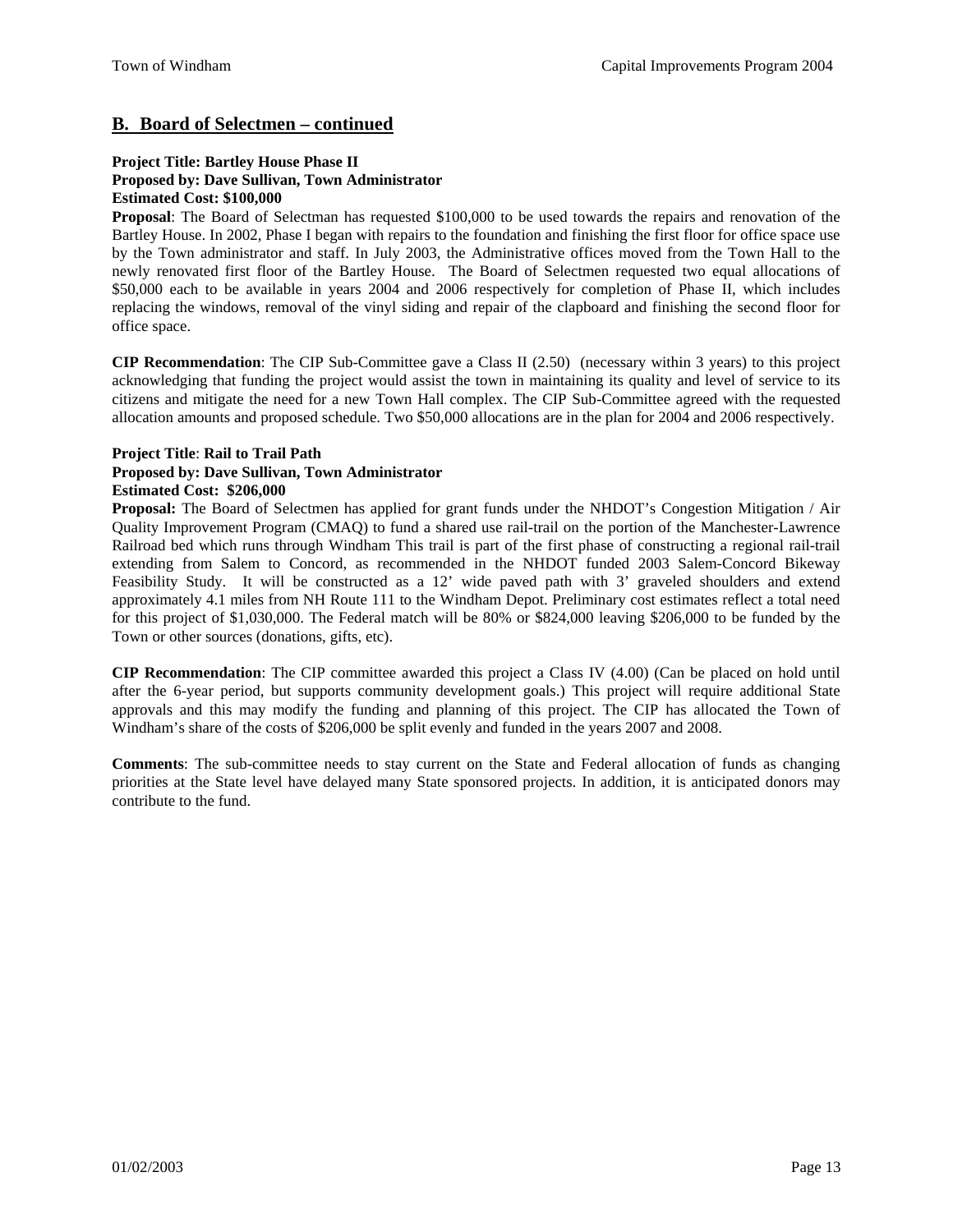## **B Board of Selectmen – continued**

#### **Project Title: Amphitheater**

### **Proposed by: Dave Sullivan, Town Administrator**

#### **Estimated Cost: \$100,000**

**Proposal**: The original proposal for the Fellows property included building a library, police station, fire station, possible elderly housing and an amphitheater. This amphitheater will be built behind the library and will include site work to slope the property to a ClamShell type of amphitheater. This will provide a venue for the community band, outdoor plays and other community functions. Funding in the amount of \$100,000 was requested over years 2005- 2007.

**CIP Recommendation**: The CIP ranked this proposal a Class IV (4.50) (deferrable until after the 6-year plan period) and did not place funding on the CIP FY 2004-2010 Appropriation Chart. More detailed plans and costing are needed.

**Comments**: The sub-committee believes this type of proposition lends itself to donation funding and suggests the Town begin a fund raising program to support this undertaking.

## **C. Highway Agent**

## **Project Title: Road and Bridge Improvements Proposed by: Jack McCartney, Highway Agent Dave Sullivan, Town Administrator**

### **Estimated Cost: \$3,150,000 Years 2004-2011**

**Proposal**: The highway agent again submitted a prioritized plan for complete and partial reconstruction of Windham roads in greatest need of repair. A major component of the plan includes developer contributions to the roads. The proposal acknowledges highway block grants to supplement CIP allocations. Roads listed in the plan include Castle Hill Road (with developer contribution), Marblehead Road from the old landfill to the Pelham line, East Nashua Road, Beacon Hill Road and Fordway Extension. The plans for 2004 are for Castle Hill Road and begin the reconstruction of Marblehead Road.

**CIP Recommendation**: The sub-committee assigned a Class I (1.00) (needed immediately) to this project, recognizing that maintaining town roads is directly tied to citizen safety. The Highway Agent built a 3% inflationary cost in the proposal. The sub-committee reduced the request to \$300,000 allocation in each of the years 2004 through 2010 in the plan.

**Comments**: The sub-committee encourages the Highway Agent to maintain and update the submitted plan yearly to ensure sufficient CIP funding is made available as needed. The sub-committee also recommends that the town continue its past practice of working with developers to improve the existing road network and to better serve new roads that are laid.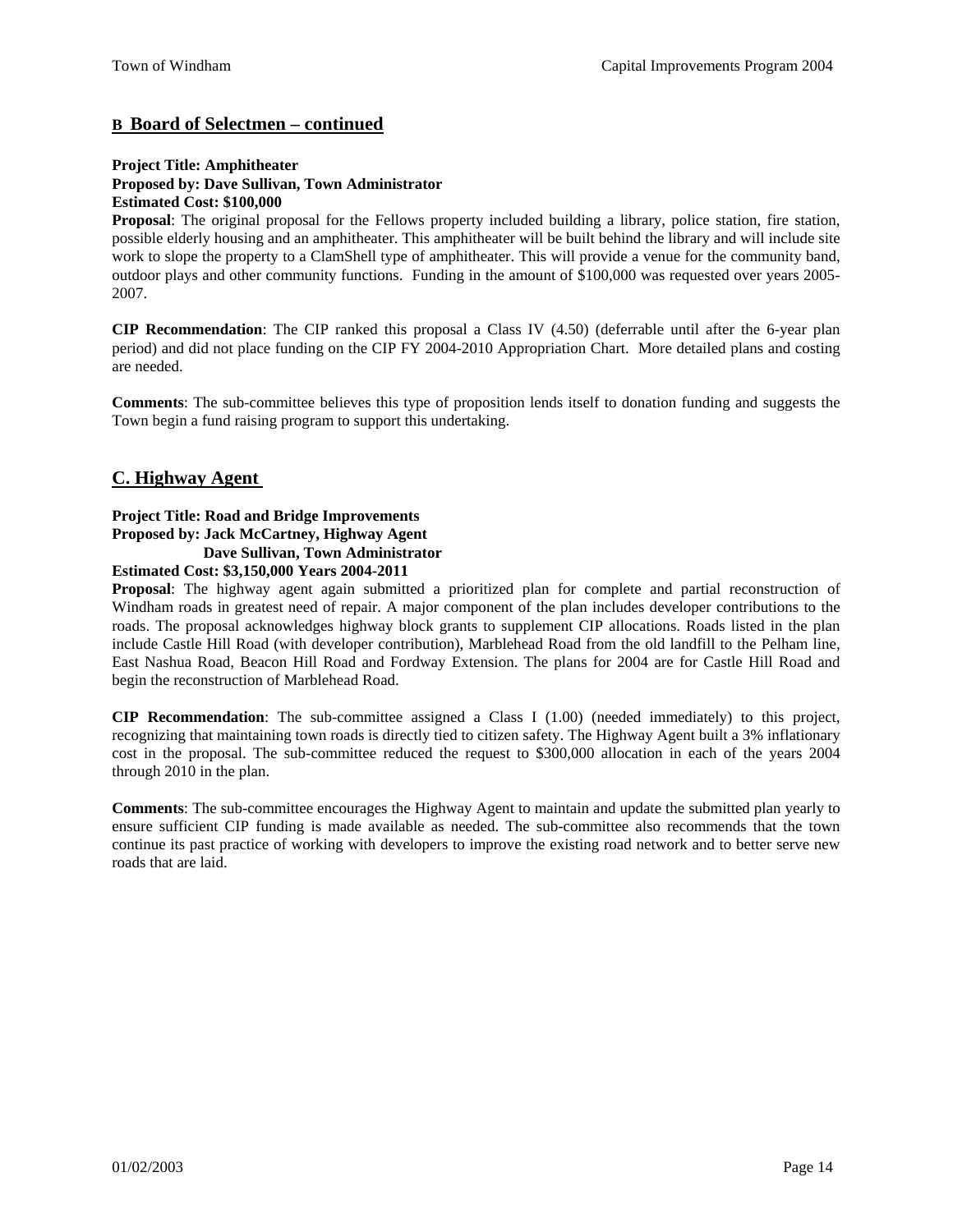## **C. Highway Agent - continued**

## **Project Title: 1-Ton Dump Truck Proposed by: Jack McCartney, Highway Agent Dave Sullivan, Town Administrator**

### **Estimated Cost: \$50,000**

**Proposal**: This truck is a smaller version of what is presently owned by the Town and would be used to do cold patchwork, gravel shoulders. Sign installation, and basin repairs. Presently the Town hires a truck and driver to assist with these tasks, working only to their availability.

**CIP Recommendation**: The sub-committee assigned a Class I (1.83) (needed immediately) to this, although funding was suggested from alternative means. In the past, the Town has purchased vehicles through the State surplus program. The CIP recommends the Town pursue a used surplus vehicle include these costs in the operating budget of the Highway Agent. Therefore, funding for this request does not appear in the 2004-2010 Appropriations Chart.

**Comments**: The sub-committee also suggests coordination with the Transfer Station for vehicles, which could have shared uses.

#### **Project Title: Replacement Vehicle for 5-Ton Dump Truck Proposed by: Jack McCartney, Highway Agent Dave Sullivan, Town Administrator**

#### **Estimated Cost: \$90,000**

**Proposal**: Funding for 5-Ton Dump Truck as a replacement vehicle was requested for 2005. This truck would be used primarily during the winter months for plowing and sanding. During warm weather it would haul sand and gravel products, as well as working with sub-contractors on road sweeping, roadside cleanup, ditch work or shoulder work. This vehicle is a replacement for the 5-Ton dump truck purchased in 2001.

**CIP Recommendation**: The sub-committee assigned a Class IV (4.83) (deferrable, can be placed on hold until after the 6-year period, but supports community development goals) to this. By 2005, our existing 5-ton dump truck will have been in service to the Town for four years. The CIP sub-committee supports the process of purchasing this equipment through the State surplus program and including funding through the Highway operating budget.

**Comments**: The sub-committee also suggests coordination with the Transfer Station for vehicles, which could have shared uses.

## **Project Title: Mower and Chipper Proposed by: Jack McCartney, Highway Agent Dave Sullivan, Town Administrator**

### **Estimated Cost: \$96,000**

**Proposal**: Funding for a Mower and Chipper was requested for year 2006. This equipment would be used for brushwork, light tree removal, Christmas tree disposal, storm clean-up, roadside mowing and general brush and weed control throughout the Town.

**CIP Recommendation**: The sub-committee gave the request a classification of V (premature, needs more research, planning and coordination) based on the equipment's limited use, the need to provide a shelter for the equipment as well as plan for increase staffing to operate the equipment. Funding for this request does not appear on the CIP FY 2004-2010 Appropriation Chart.

**Comments**: Additional justification for cost savings need to be provided based on the limited need for this equipment and the successful implementation of subcontracting these services.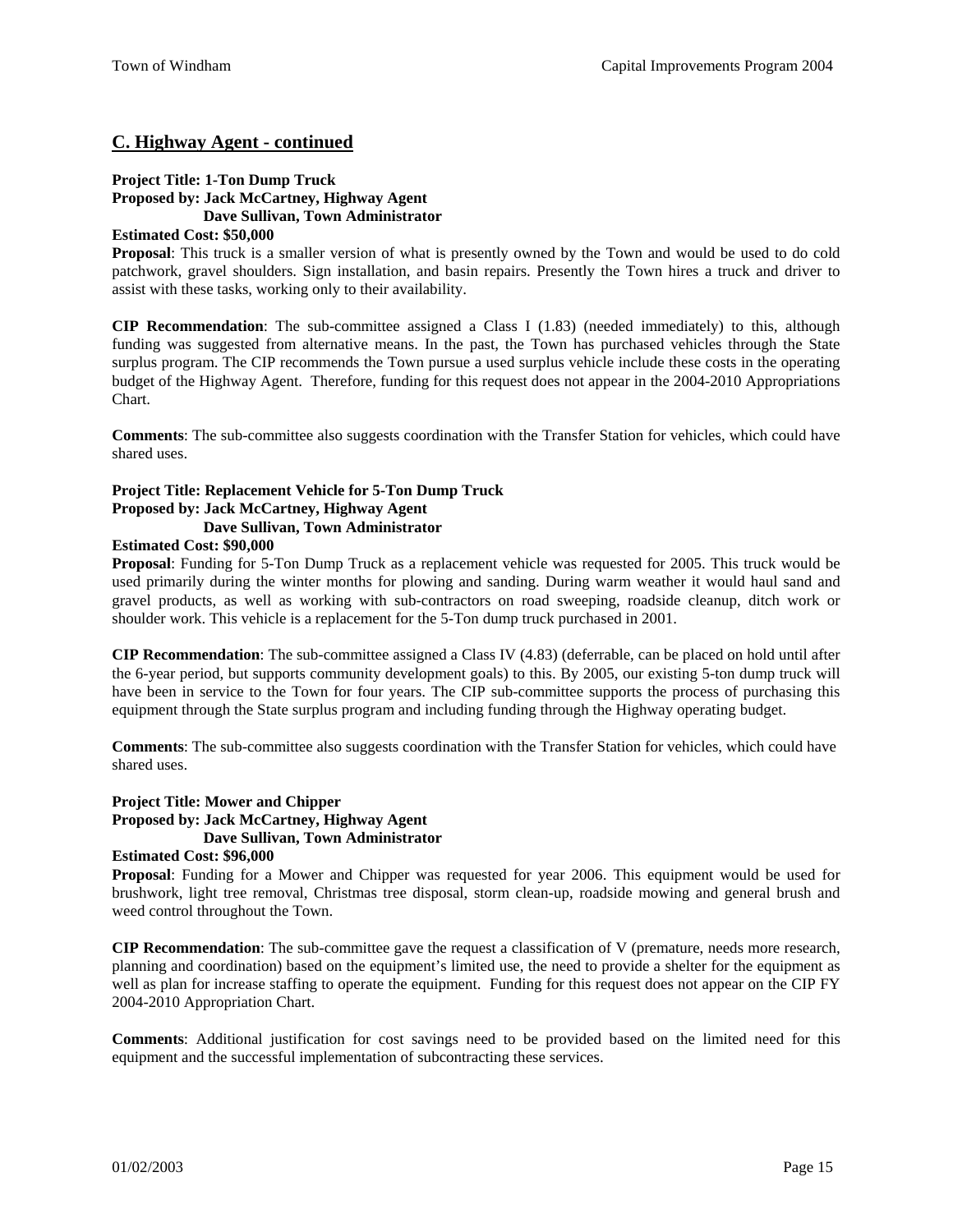## **C. Highway Agent - continued**

#### **Project Title: Replacement Vehicle for 5-Ton Dump Truck Proposed by: Jack McCartney, Highway Agent Dave Sullivan, Town Administrator**

#### **Estimated Cost: \$90,000 in 2007**

**Proposal**: This truck would be used primarily during the winter months for plowing and sanding. During warm weather it would haul sand and gravel products, as well as working with sub-contractors on road sweeping, roadside cleanup, ditch work or shoulder work. This vehicle is a replacement for the 5-Ton dump truck purchased through State surplus in 2003. The request is for \$90,000 in 2007.

**CIP Recommendation**: The sub-committee assigned a Class V (5.00) (premature, needs more research, planning and coordination) to this. By 2007, our second 5-ton dump truck will have been in service to the Town for four years. The CIP sub-committee supports the process of purchasing this equipment through the State surplus program and including funding through the Highway operating budget.

**Comments**: The sub-committee also suggests coordination with the Transfer Station for vehicles, which could have shared uses.

#### **Project Title: Replacement Vehicle for Pickup and Crack Sealing Proposed by: Jack McCartney, Highway Agent Dave Sullivan, Town Administrator**

#### **Estimated Cost: \$90,000**

**Proposal**: By the year 2008, our present truck will be eight years and is expected to have 100,000 miles on it. Drive train repairs and sheet metal replacement due to rust and corrosion would probably not equal or warrant repairs based on the vehicles remaining usefulness. This proposal would replace it with a current year vehicle or upgrade to an additional 1-ton dump truck with a plow and sander. The crack sealing equipment will enable the Town to perform this function on an as needed basis resulting in deferring major cost repairs.

**CIP Recommendation**: The sub-committee gave the request a Class III (3.67) (desirable in 4-6 years to improve quality and level of service). The CIP sub-committee supports the process of purchasing this equipment through the State surplus program and including funding through the Highway operating budget.

**Comments**: The use of contracted services for the crack sealing is suggested to continue based on the limited use of this equipment and the maintenance required for upkeep of crack sealing equipment.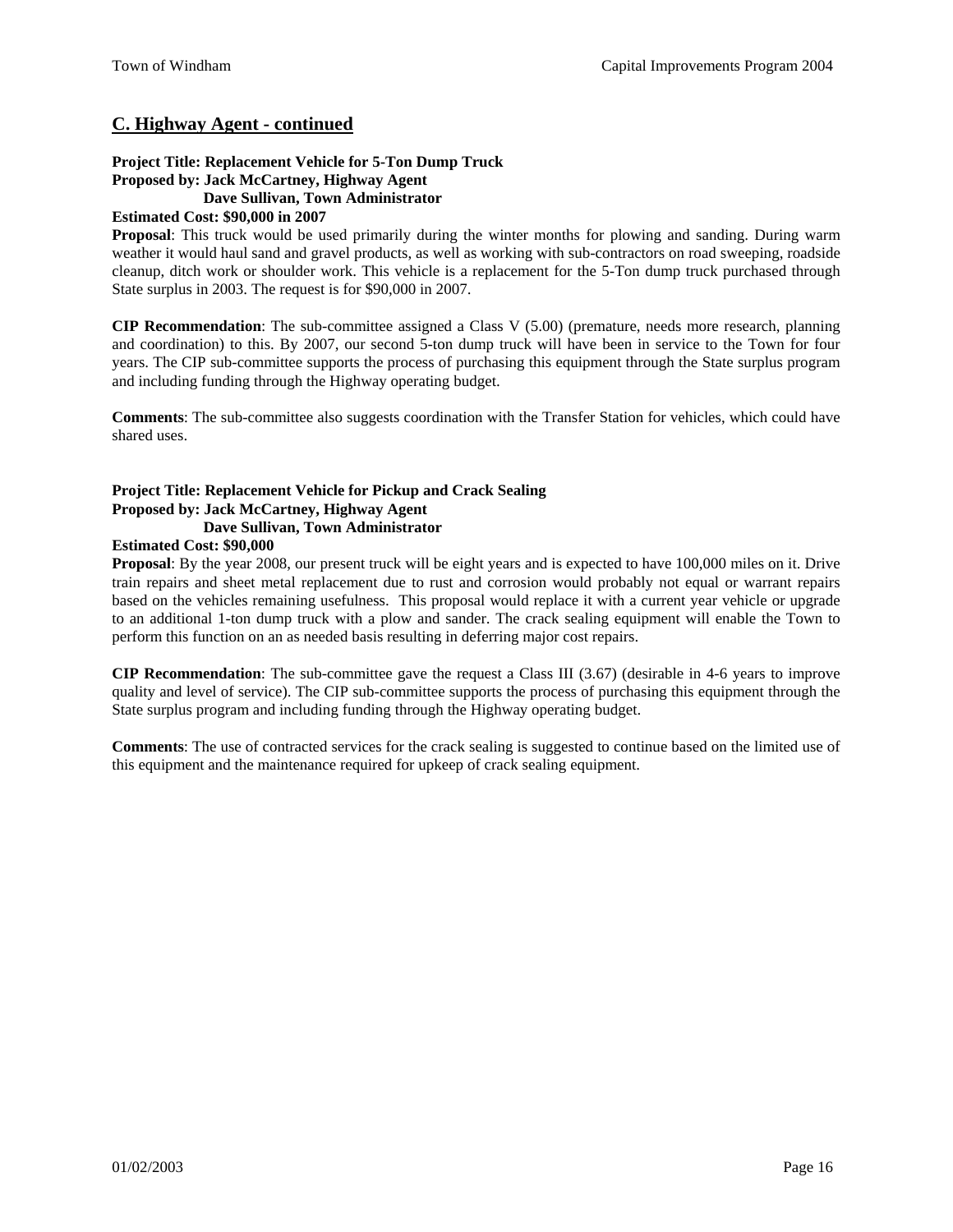## **C. Highway Agent - continued**

#### **Project Title: Rubber Tire Excavator Proposed by: Jack McCartney, Highway Agent Dave Sullivan, Town Administrator Estimated Cost: \$180,000 in Year 2009-2010**

**Proposal**: The Road Agent has requested various pieces of heavy equipment to be purchased over the period of 2005 through 2010. The rubber tire excavator will be used for slope work, ditching, basin repairs, culvert repairs and tree stump removal. This machine will allow the Town to maintain the detention and retention ponds being routinely installed on new developments.

**CIP Recommendation**: The sub-committee assigned a Class V (5.00) (premature, needs more research, planning and coordination) to this. Based on the need to greatly increase the staffing in the Road Department, the need to provide an equipment shelter for the aforementioned equipment, and the limited use of the aforementioned equipment, the CIP gave this proposal a Class V and it does not appear on the CIP FY 2003-2009 Appropriation Chart.

**Comments**: Additional justification for cost savings need to be provided based on the limited need for this equipment and the successful implementation of subcontracting these services.

#### **Project Title: Loader and One Ton Dump Replacement Proposed by: Jack McCartney, Highway Agent**

 **Dave Sullivan, Town Administrator**

**Estimated Cost: \$105,000 in Year 2011**

**Proposal**: Both of these vehicles will be at or near their expected life cycles and with the continued growth in Town, will probably have exceeded their expected life spans.

**CIP Recommendation**: The sub-committee assigned a Class IV (4.50) (deferrable, can be placed on hold until after the 6-year period, but supports community development goals) to this. The CIP committee supports replacement programs for Town equipment. This request exceeds the 6-year CIP requirement for appropriations.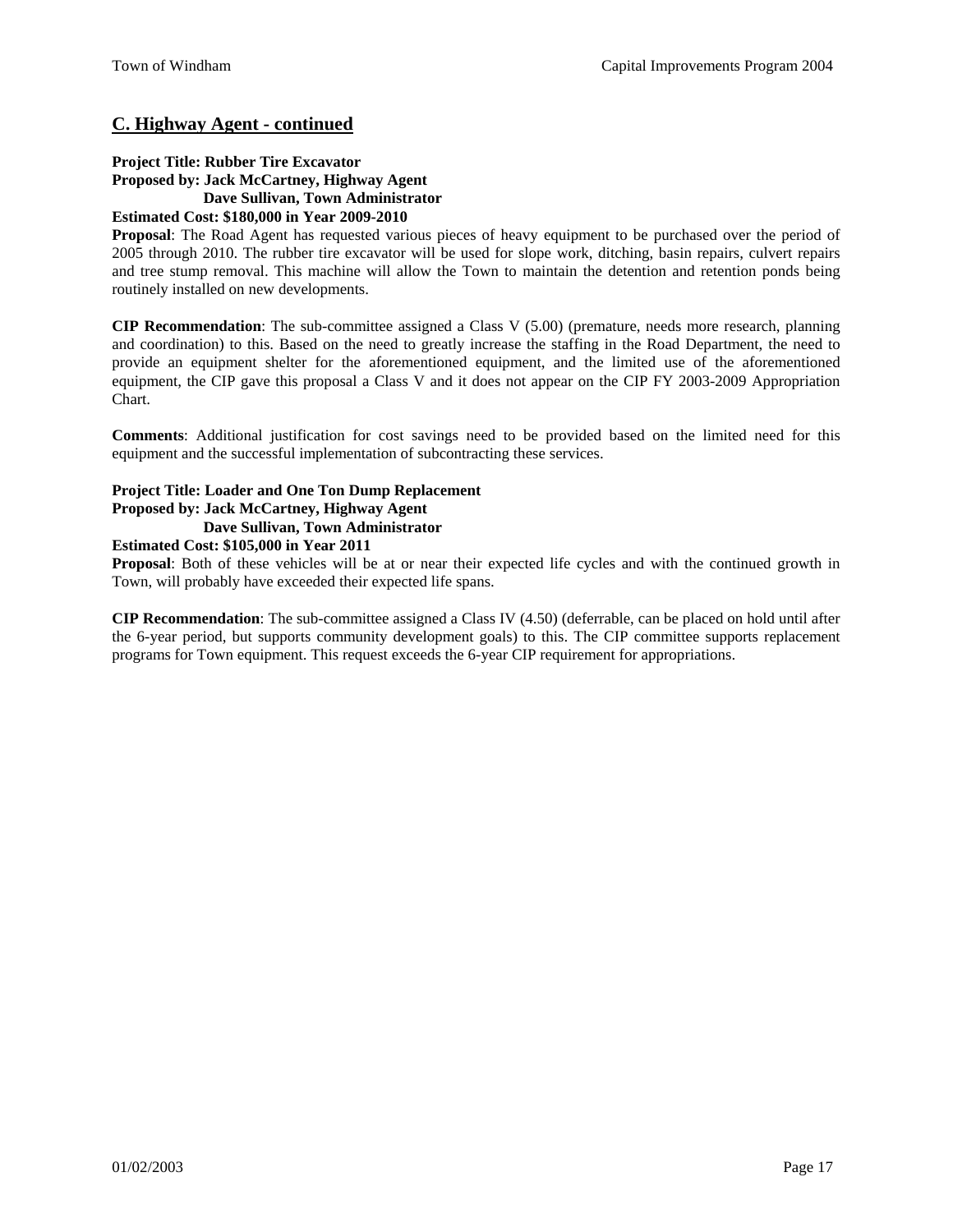## **C. Highway Agent continued**

## **Project Title: Buildings and Land Proposed by: Jack McCartney, Highway Agent Dave Sullivan, Town Administrator**

## **Estimated Cost: \$780,000 in Years 2004-2011**

**Proposal**: As new State and Federal requirements are implemented, a Town salt shed may soon be a requirement. Of the projected 8 year total of \$780,0000, a total of \$240,000 is earmarked for land purchase, and the remaining \$540,000 towards construction of a salt shed storage facility and vehicle maintenance / storage area. In further detail, \$360,000 is towards a properly designed salt shed facility, which includes adequate containment provisions, with the remaining \$180,000 to fund a maintenance facility. The area would also provide exterior areas for stockpiling, culvert pipe and basin structures, gravel, cold patch and other necessary equipment and materials.

**CIP Recommendation**: The sub-committee assigned a Class IV (4.50) (deferrable, can be placed on hold until after the 6-year period, but supports community development goals) to this. The planning and Selectmen support for this endeavor is required for further consideration. Existing Town owned land (for example land behind the fire station, next to the transfer station or on Route 111/28) could be used to reduce the costs of this proposal. Although the salt shed may fall within the purview of the Storm Water Management program, the CIP Sub-Committee felt there was insufficient detail to the location and planning of the facility as well as the impact on manpower requirements.

**Comments**: The sub-committee encourages the Highway Agent to monitor the Storm Water Management requirements and provide more detailed information regarding the location of the site, the size of the building required, the number of bays required, and the staffing levels required to maintain the operation of this size.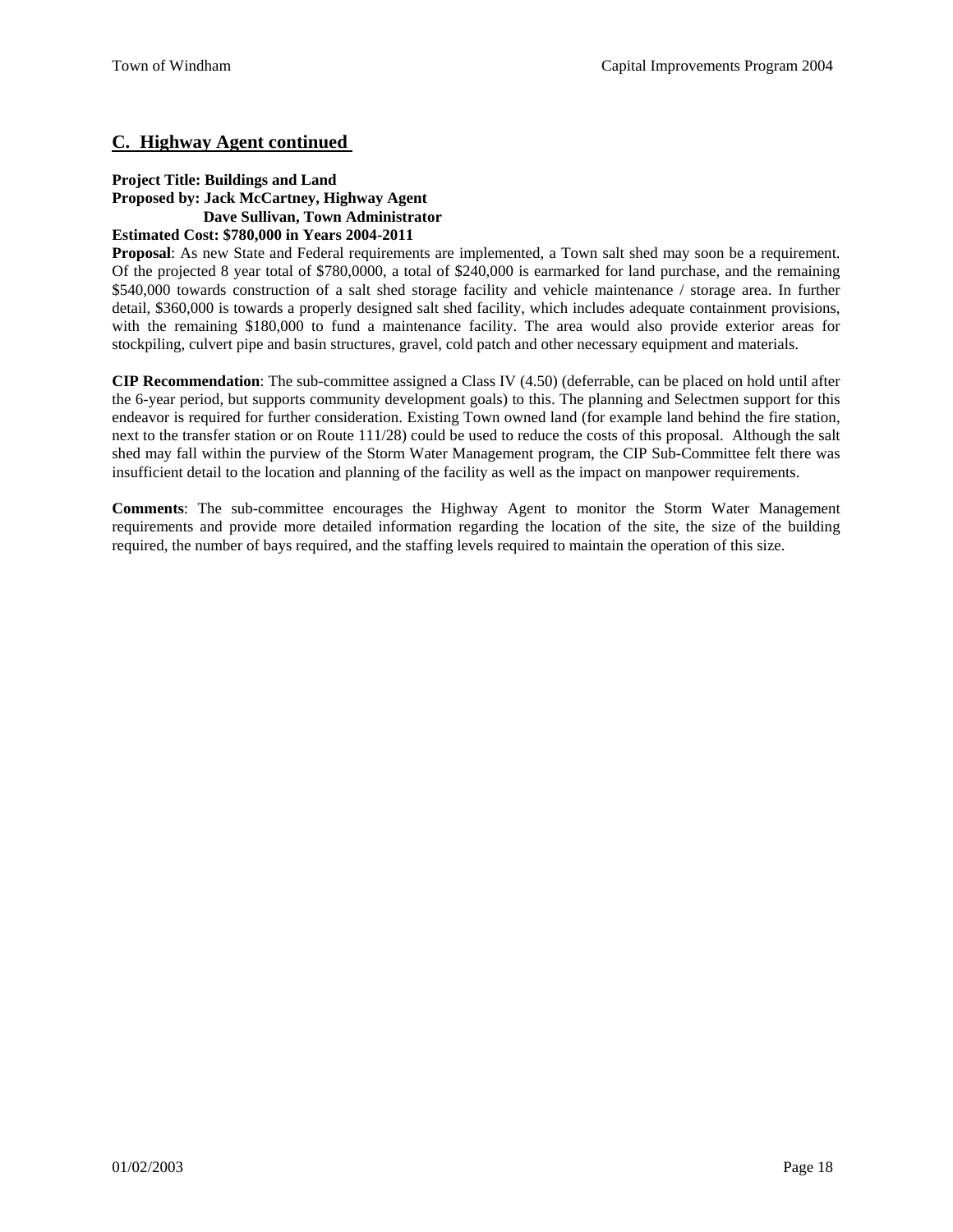## **D. Library**

### **Project Title: Architectural Design and Management Proposed by: John Barrett, Director of the Nesmith Library Estimated Cost: \$250,000**

**Proposal:** The Director and Trustees of the Nesmith Library have requested funding in 2005 and 2006 for architectural design and management plans for a library addition to adequately meet the needs of the growing population of Windham.

**CIP Recommendation:** The sub-committee assigned a Class IV rating (Deferrable, can be placed on hold until after the 6-year period, but supports community development goals). Funding does not appear in 2004 – 2010 appropriations.

**Comments**: The CIP sub-committee recommends waiting on funding until the results of the Needs Assessment Study currently in process is available.

### **Project Title: Construction, Clerk of the Works, and Furnishings Proposed by: John Barrett, Director of the Nesmith Library Estimated Cost: \$1,450,000**

**Proposal:** This request is for consideration for a 6,000 – 9,000 square foot addition to the library in the years 2006 and 2007 to serve the growing Windham population. Library size standards are one square foot per person plus 1000 square feet.

**CIP Recommendation:** The CIP Sub-Committee gave this project a Class V rating (Premature – needs more research, planning and coordination) and recommends that the **Needs Assessment Study** be completed before consideration of construction funding. Funding does not appear in the CY 2004 - 2010 appropriations.

## **E. Conservation Commission**

### **Project Title: Conservation Land Acquisition Funding**

#### **Proposed by: Bruce Anderson, Conservation Commission Chairman Estimated Cost: \$1,600,000.00 Years 2004-2007**

**Proposal:** The Conservation Commission continues its efforts to identify and secure land for permanent conservation. At the time of their proposal, the Commission's Land Conservation Fund balance was \$1.46 million dollars, of which \$850,000 had been committed to fund the purchase of the Stolarz parcel, Lot 25-R-103. The remaining balance would be approximately \$620,000. While the Commission anticipates additional Current Use revenue in the next 1-3 years, they ask that the CIP Committee to consider a guarantee of 400,000 per year during the FY 2004-2010 plan. This funding would be used, should suitable land become available, to guarantee funding with a capital allocation, in the event that a shortfall should occur in the Current Use revenues.

**CIP Recommendation: The** CIP Sub-Committee assigned a Class IV (deferrable until after the 6-year period) to this project with no funding in the CIP FY 2004-2010 plan. The Sub-Committee acknowledges the importance of land acquisition for conservation purposes, and recommends that the Commission return to the CIP Sub-Committee to address specific funding issues should a suitable parcel become available for purchase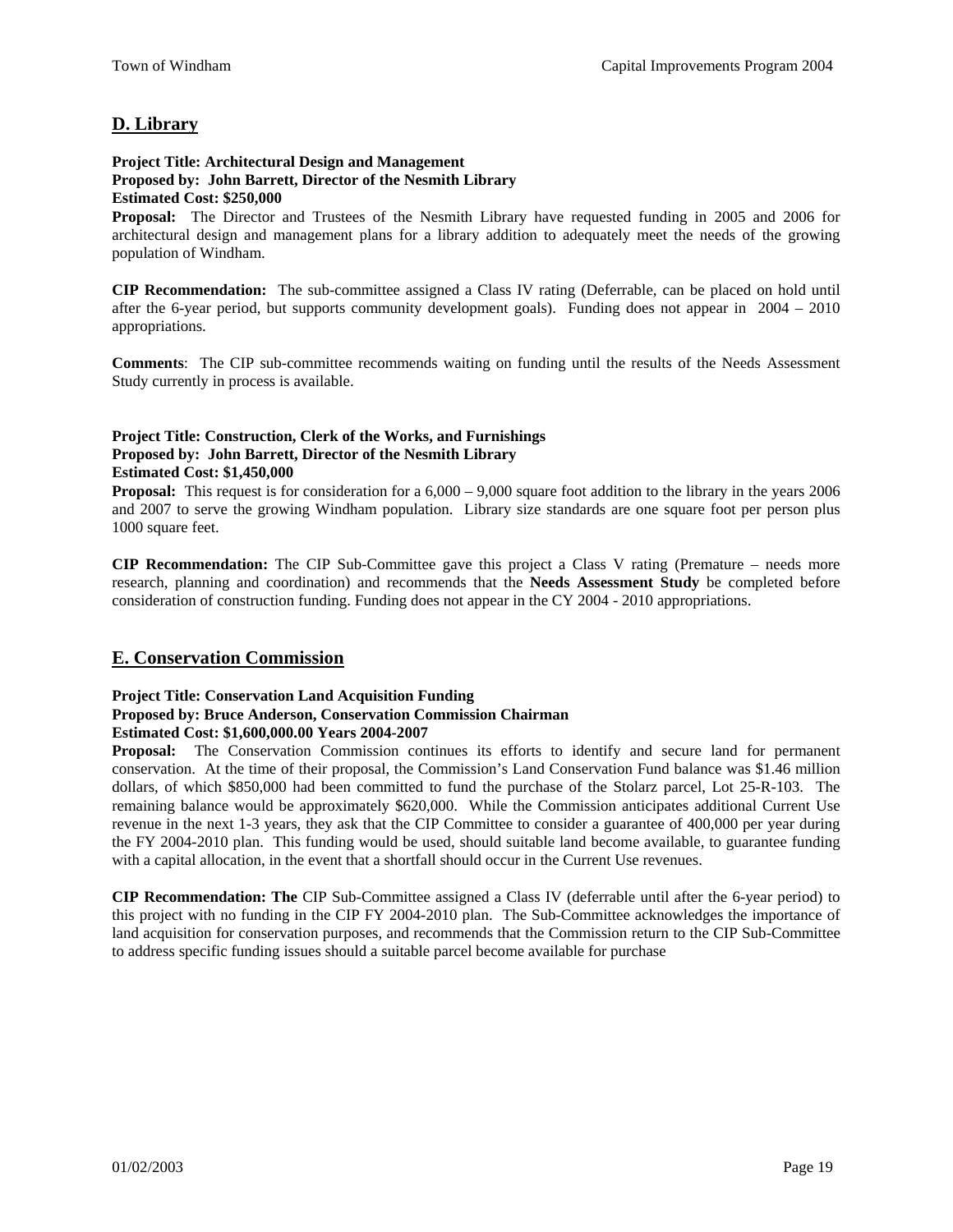## **F. Transfer Station**

### **Project Title: Disposable Trailer Replacements (3) Proposed by: David Poulson, Director Estimated Cost: \$195,000**

**Proposal:** The fleet of disposable trailers is in bad condition and needs service. The box trailer is 20+ years old and the "walking floor" trailers are 13+ years old. If hauling continues as the means of removing material from the site all three trailers should be replaced.

**CIP Recommendation: The** CIP Sub-Committee gave this project three classifications – I, II & III. (Urgent, Necessary and Desirable). The requests appear in years 2004, 2005 and 2006 appropriations.

## **Project Title: Facilities Improvement and Cost Proposed by: David Poulson, Director Estimated Cost: \$400,000**

**Proposal:** In the year 1993, this facility was built and opened for storage and sorting of recyclables and loading for transporting our municipal solid waste. The facility has served Windham well over the years with little or no cost for maintenance to the facility. CMA Engineers completed a study in March 2002 suggesting renovations to the project. Mr. Poulson recommended a feasibility study be done to confirm that a renovation project is the correct course of action and did not request funds until 2007.

**CIP Recommendation**: The CIP Sub-Committee gave this project a Class II (Necessary – needed within 3 years to maintain basic level and quality of community services.) and the appropriations appear in 2005 through 2008 at \$100,000 annually.

**Comments**: The committee agreed that something must be completed at the transfer station to continue its usefulness to the town. Therefore even though there is no direct action recommended funding should be provided to insure that at the appropriate time the transfer station could be upgraded.

#### **Project Title: Articulating Loader Replacement Proposed by: David Poulson, Director**

## **Estimated Cost: \$85,000**

**Proposal:** The current loader is 4 years old and has 2700 hours. Dependent on hours, age, and wear, most equipment should have a turnover timeframe of 5 years. Mr. Poulson is asking for replacement in 2004, 5 years from date of purchase. Another option would be a lease to own program.

**CIP Recommendation: The** CIP Sub-Committee gave this project a Class II (Necessary – needed within 1 - 3 years to maintain basic level and quality of community services.) and funding has been provided in 2007 appropriations. Although the funding year is on the far end of the rated class, the committee felt exploring a lease option may be viable alternative to purchasing equipment and would facilitate a more cost effective means toward facilitating a 5 year replacement program for such equipment.

## **Project Title***:* **Conveyor System Renovation Proposed by: David Poulson, Director**

## **Estimated Cost: \$100,000**

**Proposal:** The present system is 13 years old and has been used extensively during those years. Renovation of this system, including belts, motor replacement and metal refinishing could prevent a complete new unit purchase. It is necessary that the service of the conveyer system not be interrupted.

**CIP Recommendation: The** CIP Sub-Committee gave this project a Class III rating (Desirable – needed within 4-6 years to improve quality and level of service.) with funding in the 2007 appropriations.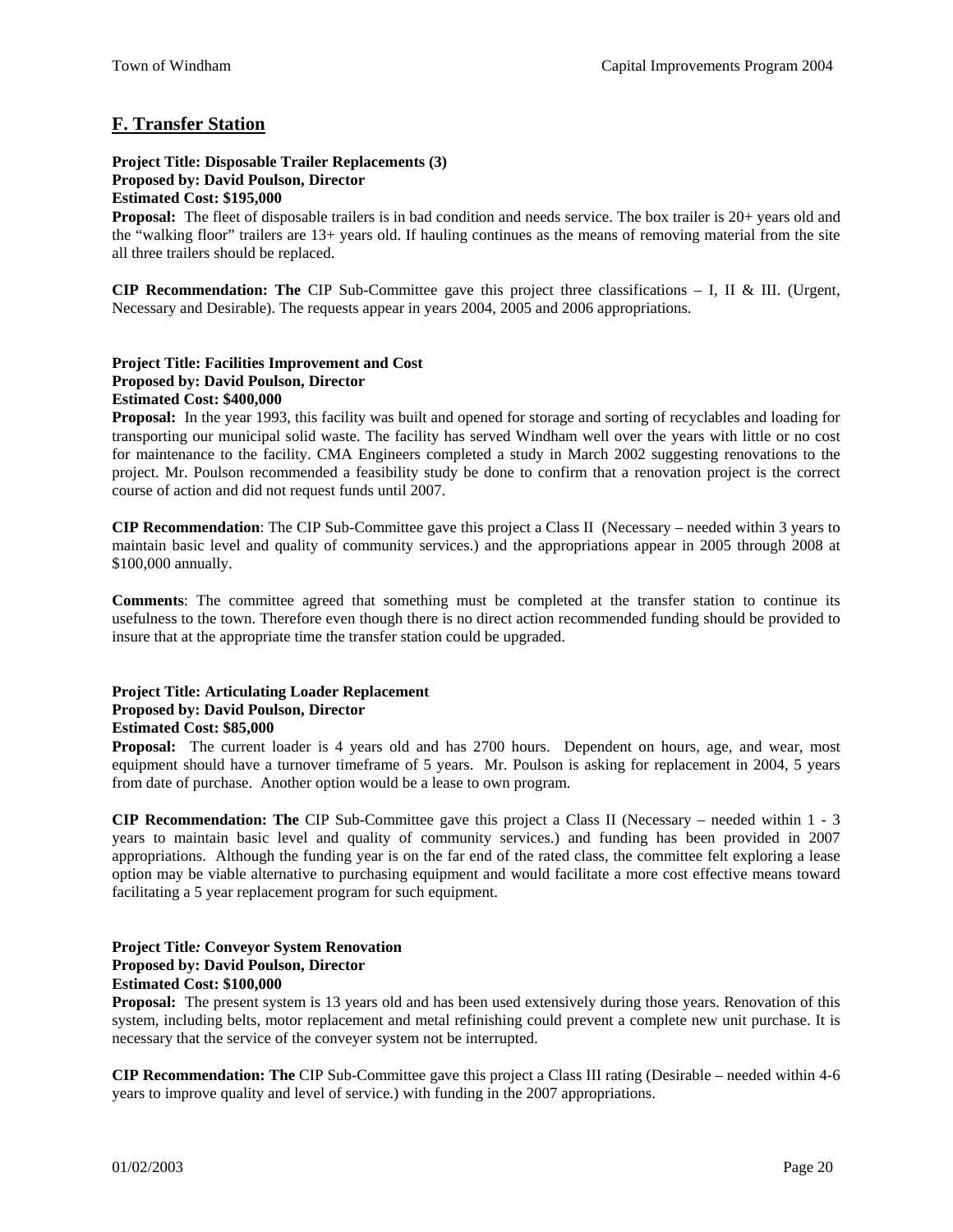## **F. Transfer Station - continued**

### **Project Title: Skid Steer Loader Replacement Proposed by: David Poulson, Director Estimated Cost: \$55,000**

**Proposal:** The present bobcat loader is 2 years old and should be on a 5-year replacement schedule. The plan would be to replace the old loader with a new skid steer loader.

**CIP Recommendation: The** CIP Sub-Committee gave this project a Class III rating (Desirable – needed within 4-6 years to improve quality and level of service.). Funding appears in the 2008 appropriations.

### **Project Title: Baler Replacement Proposed by: David Poulson, Director Estimated Cost: \$250,000**

**Proposal:** This baler unit is 13 years old and is used to package recycled material. The existing baler had a major maintenance service performed in 2003 and should get an extended life before the baler is replaced with a new unit.

**CIP Recommendation: The** CIP Sub-Committee gave the project Class III rating (Desirable – needed within 4-6 years to improve quality and level of service.) and is funded in the 2008 appropriations.

#### **Project Title: Tractor/Trailer Truck Replacement Proposed by: David Poulson, Director Estimated Cost: \$125,000**

**Proposal:** The present Mack tractor/trailer truck is 13 years old with 310,000 miles and is the only truck the station has had in the 12 years since the opening. It is anticipated that our disposal loads will increase dramatically over the next 5 - 10 years and the reliability of our only truck is critical to the operation of the facility. Any serious breakdown will cause an interruption of service and hardship to the efficiency of the operation. Any overhaul or repair of the existing truck is questionable as to the overall truck value after the work. The new truck will be equipped to haul roll-off containers.

**CIP Recommendation: The** CIP Sub-Committee initially gave this project a Class IV rating (Deferrable – Can be placed on hold until after the 6-year period, but supports community development goals.) based on the knowledge that that this equipment has recently undergone an overhaul allowing the equipment life to be extended. However, the warranty period for the overhaul work was uncertain and the committee opted to provide funding for the equipment in the original year requested which was 2006. Funding appears in the 2006 appropriations.

**Comments:** The tractor/trailer truck is in working order having been recently overhauled. The committee believes that the replacement can wait until 2006.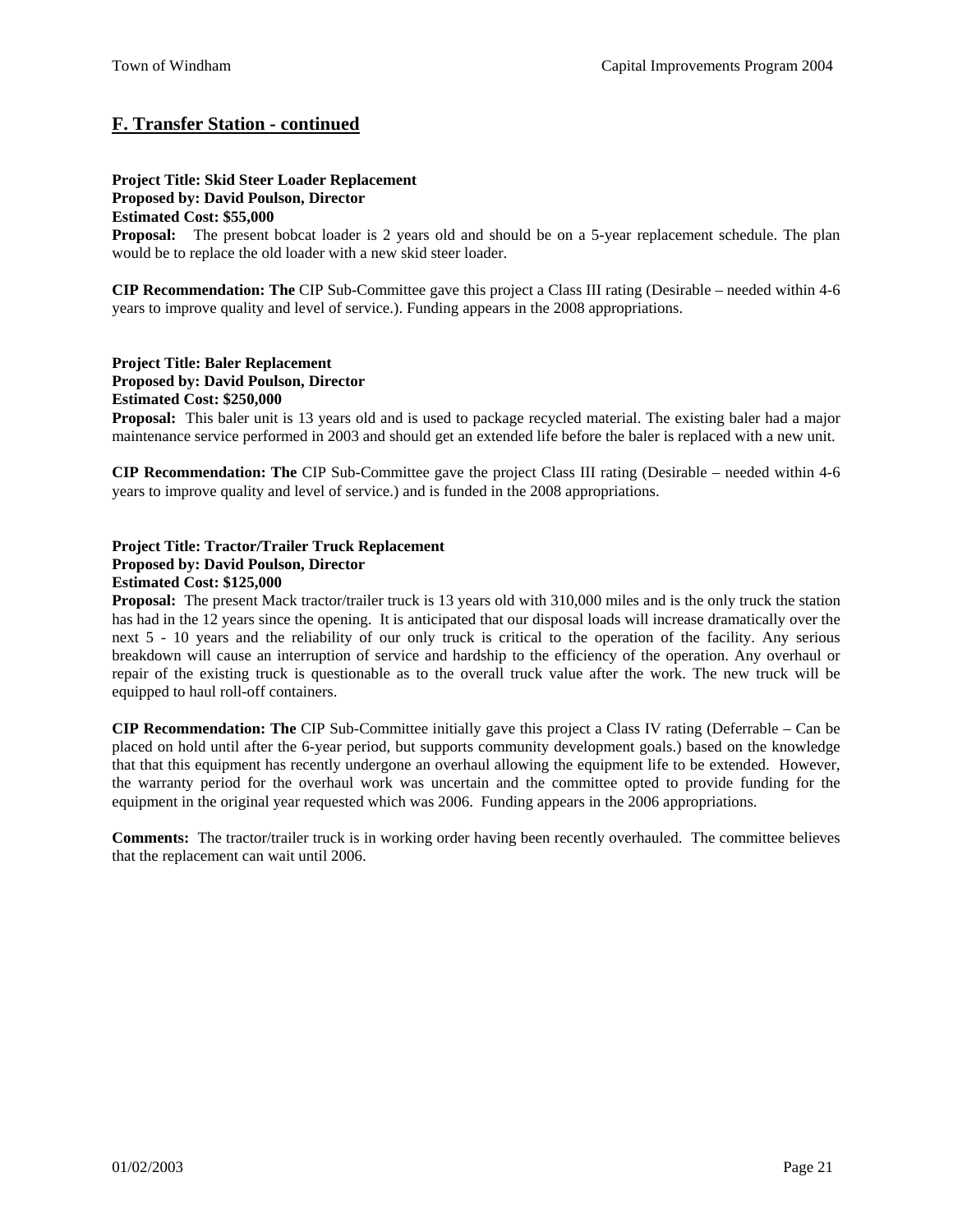## **F. Transfer Station - continued**

## **Project Title: Rack Truck Replacement Proposed by: David Poulson, Director Estimated Cost: \$85,000**

**Proposal:** The Chevy 1-ton rack truck is 18 years old and has approximately 45,000 miles on it. The truck is costly to operate because of the repair issues. As activity increases at the transfer station a larger 10-wheel truck should be considered as a replacement. Possibly a sharing of a larger truck with the highway Dept. could be considered.

**CIP Recommendation:** The CIP Sub-Committee gave this project a Class V rating (Premature – needs more research, planning and coordination). Funding does not appear in the CY 2004 - 2010 appropriations.

**Comments**: It was a consideration of the committee that this acquisition could be done through a State surplus vehicle purchase.

### **Project Title: Fencing and Gates Proposed by: David Poulson, Director Estimated Cost: \$75,000**

**Proposal:** The existing site has little or no security. The state DES mandates that the facility is secure and have no potential for on property intrusion. The project would surround the facility with fencing and both gates would be electric. The project was requested for 2005.

**CIP Recommendation:** The CIP Sub-Committee gave this project a Class V rating (Premature – needs more research, planning and coordination). Funding does not appear in the CY 2004 - 2010 appropriations.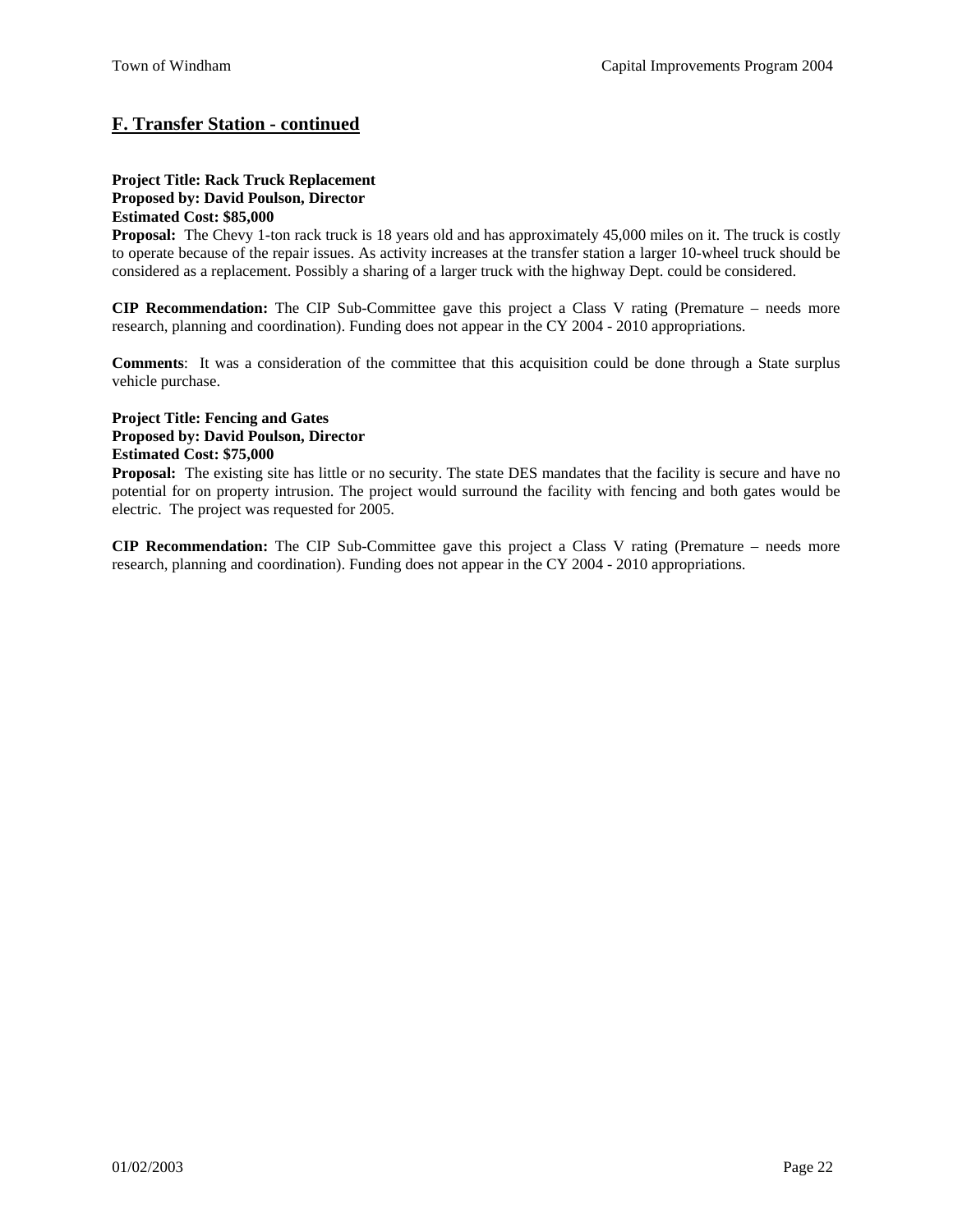## **G. Planning and Development/Tax Assessing**

### **Project Title: 2000 Master Plan Update Proposed by: Alfred Turner, Director of Planning Estimated Cost: \$89,705**

**Proposal:** This project, originally submitted at \$100,000 and was reduced to \$89,705 based on actual proposals, would facilitate hiring a team of consultants specializing in master plan development to update the 2000 Master Plan that was written in the late 1990's. The 2000 Master Plan, completed by volunteers and taking eight years to complete, did not include Federal Census statistical data, nor did it anticipate the proposed expansion of Route 93 or the need for a high school. An updated master plan is required by NH State law for validity of Zoning Ordinances and Impact fees.

**CIP Recommendation:** The CIP Sub-Committee assigned a Class I to this project, needed immediately. Funding for this request appears in FY 2004.

## **Project Title: Photogrammetric Aerial Base Mapping Proposed by: Rex Norman, Windham Town Assessor Alfred Turner, Windham Director of Planning and Development**

**Estimated Cost: Phase II - \$65,000**

**Proposal**: In Phase 1, The Town of Windham is implementing a Geographical Information System (GIS) based program that can be utilized by multiple departments. The photographs will be used to produce an updated base map of the town to include roads, rivers, lakes, ponds, wetlands, buildings, lawns, contours and excavations. The map positions will be verified by a corresponding GPS survey. The digital photographs with GPS positions will be overlaid on the digitized tax maps to produce a full GIS map of the town.

Phase 2 proposes to acquire color aerial photography suitable for producing 100-scale maps. This improved accuracy is expected to add a substantial amount of taxable value and improve assessment proportionality.

**CIP Recommendation**: The CIP Sub-Committee assigned a Class III (Desirable) to this project and is included in the 2006 appropriations

## **H. Recreation/Board of Selectmen**

### **Project Title**: **Griffin Park**

## **Proposed by: Dave Sullivan, Town Administrator**

#### **Estimated Cost: \$30,000**

Proposal: With the donation of much of the costs for the completion of the basketball, tennis and skateboard areas, the remainder of the Griffin Park Phase Two (excepting the playground, volleyball and horseshoe pits) will be completed in the Spring of 2004. The monies donated were not sufficient to provide the final striped playing surface on the basketball courts or the fencing for the basketball courts. It is estimated these costs will amount to \$30,000.

**CIP Recommendation**: The CIP committee ranked this project as a Class III (3.17) (Desirable. Needed within 4-6 years to improve quality and level of service) when it was originally presented prior to the donation. The cost at that time was appreciably higher, \$315,000. Since the donations and the reduction of the request to \$30,000, the CIP committee has placed this request to be funded in 2004.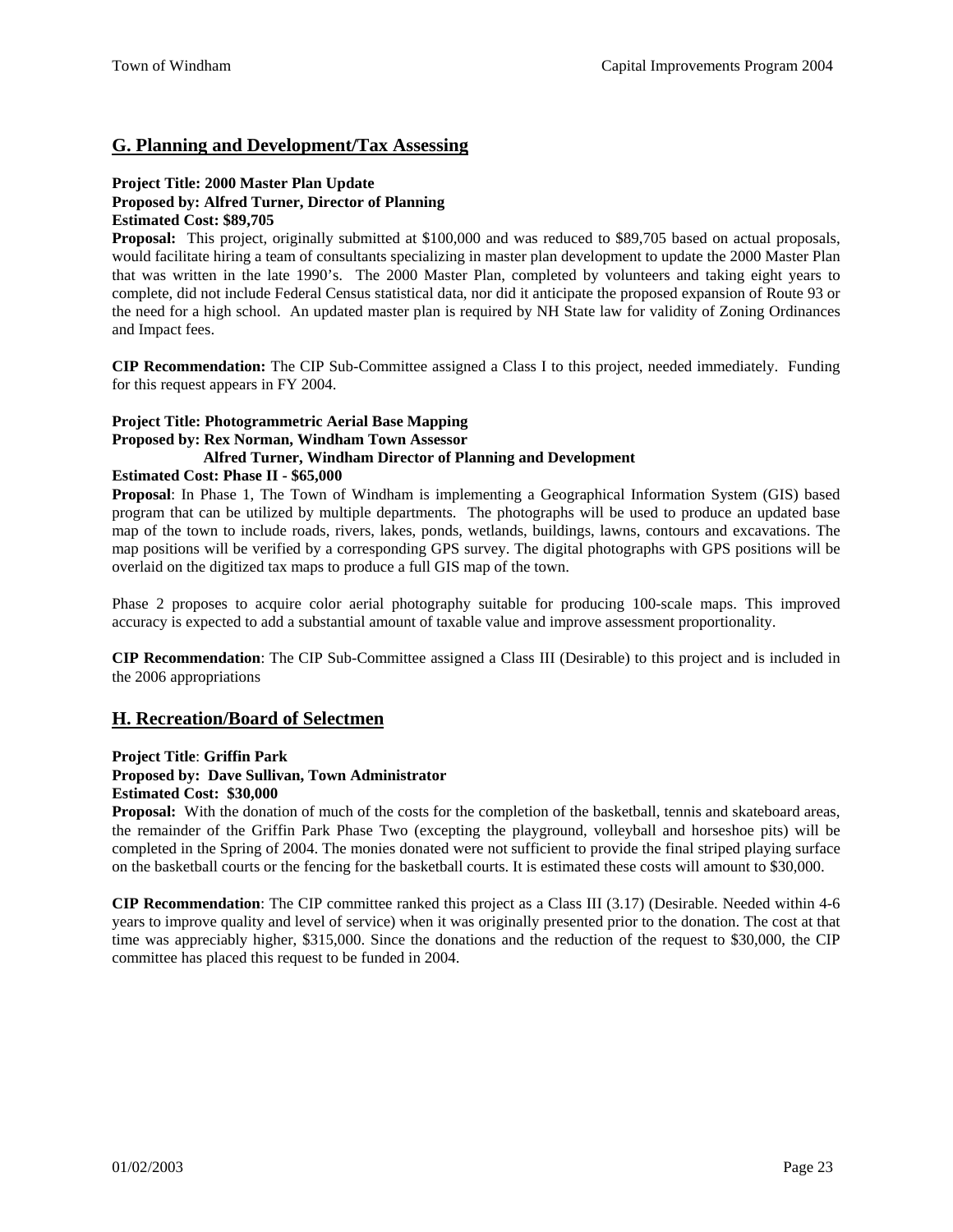## **I. Windham School District**

#### **Project Title**: **High School and Elementary – Land & Facilities Capital Reserve Proposed by: Gerald Boucher, School District Business Administrator Estimated Cost: \$1,000,000**

**Proposal:** The school board requested monies to purchase land for future K-12 district facility needs. The board asks that funds be put in the broader CRF of High School and Elementary, Land and Facilities, that was created and approved by the voters with a \$250,000 funding in March 2003. This provides them the most flexibility, whether the land found for both needs is one large piece, or two separate pieces found at two different times. By using the account noted for land and facilities, any monies not needed to purchase the needed land can remain in the CRF to be used towards the actual facilities costs. The board is requesting funding of \$1,000,000 over four years, FY 2004 – 2007, towards an estimated need of 100 acres at \$10,000 per acre cost, in line with recent town and conservation commission land purchases.

**CIP Recommendation:** The CIP Sub-Committee assigned a Class I to this project, needed immediately. This reflects the need to find high school land immediately in order to meet the September 2008 exit requirement from Salem for our high school students. In addition, there is a sense of urgency to find land for future school elementary needs, before open land in town is claimed for development. The sub-committee recommends funding \$250,000 each in each fiscal year during the period FY 2004 – 2007.

### **Project Title**: **School Septic Replacement**

#### **Proposed by: Gerald Boucher, School District Business Administrator**

#### **Estimated Cost: \$200,000**

**Proposal:** The Golden Brook septic system is over 30 years in age, and the Middle School septic system is at maximum capacity with the 1998 addition. In preparation for eventual replacement of one of the systems, the school board requested \$200,000 in the CIP FY 2002-2008 plan, to be allocated to a CRF in \$50,000 increments during the fiscal years 2002-2005. This year the school board is asking the CIP Sub-Committee to continue the funding.

**CIP Recommendation:** The CIP Sub-Committee assigned a Class I to this project (needed immediately) and acknowledges the importance of this project to the health and safety of the students. The sub-committee recommends the allocation as requested by the school board, with \$50,000 to be allocated in remaining FY 2004 and 2005.

### **Project Title**: **High School Facilities**

### **Proposed by: Gerald Boucher, School District Business Administrator**

### **Estimated Cost: \$50,000,000 requested funding to begin in 2006**

**Proposal:** The school board requested funding for a Pelham-Windham Cooperative High School beginning in 2006. Estimated total cost is \$50 million, with Windham's cost one-half the 20-year bond payment after 40% state building aid. Windham's high school students must leave Salem High School as of September 2008, except for the then senior class. The state has approved articles of agreement for a cooperative high school that will be voted on by residents of Pelham and Windham in January 2004. In order to open a new high school by the Salem deadline of September 2008, the facility bond and funding must begin occur in 2006.

**CIP Recommendation:** The CIP Sub-Committee assigned a Class III to this project, necessary in 4-6 years. The sub-committee has funded the project as a 30-year bond beginning in FY 2007. With a vote in FY 2006, funding for the project need not begin until 2007, one year later than 2006 as originally requested by the school board. A 30-year bond, instead of the 20-year bond requested will spread out the cost of the project among not just the residents in town in the next few years, but also more fairly among all residents using the facility for the next 30 years. In addition, the 30-year timeframe reduces the cost of the initial bond payments, and their negative tax impact in years 2007 – 2009, when the taxpayers are still paying off the last three years of the 1998 School renovations and addition bond.